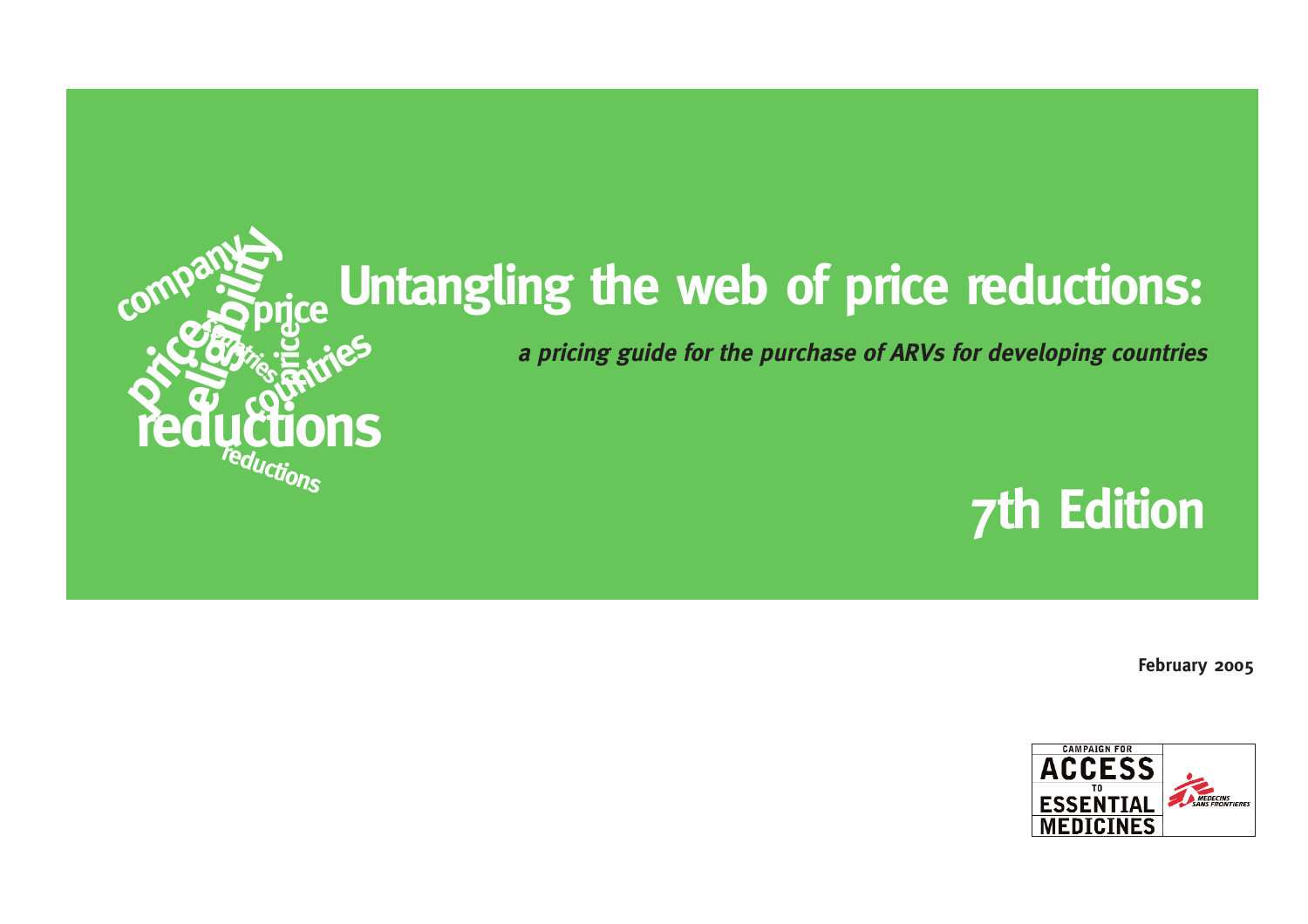## **Table of contents**

- **3** Table of contents
- **4** General background and objectives
- **4** Methodology
- **5** Analysis of current offers limitations: are products getting to patients in need?
- **6** MSF recommendations
- **7** Graph 1: Comparison between prices published in this report and prices reported by Global Fund
- **8** Graph 2: Prices of medicines recommended as 1st and 2nd line by WHO, January 2005
- **9** Graph 3: The Effects of Generic Competition
- **<sup>10</sup> Table 1a: Summary of adjusted yearly and unit prices for some eligible countries**
- **13 Table 1b: Prices per unit directly quoted by companies (For more information on eligibility see Table 2)**
- **16 Table 2: Summary table for conditions**

#### **18 Annexes**

- 18 Annex 1: Least Developed Countries (LDCs)
- 18 Annex 2: Human Development Index (HDI)
- 19 Annex 3: Sub-Saharan countries
- 19 Annex 4: World Bank low-income and low-middle-income countries
- 19 Annex 5: HIV/AIDS prevelance
- 19 Annex 6: Company contacts
- **<sup>21</sup>** Glossary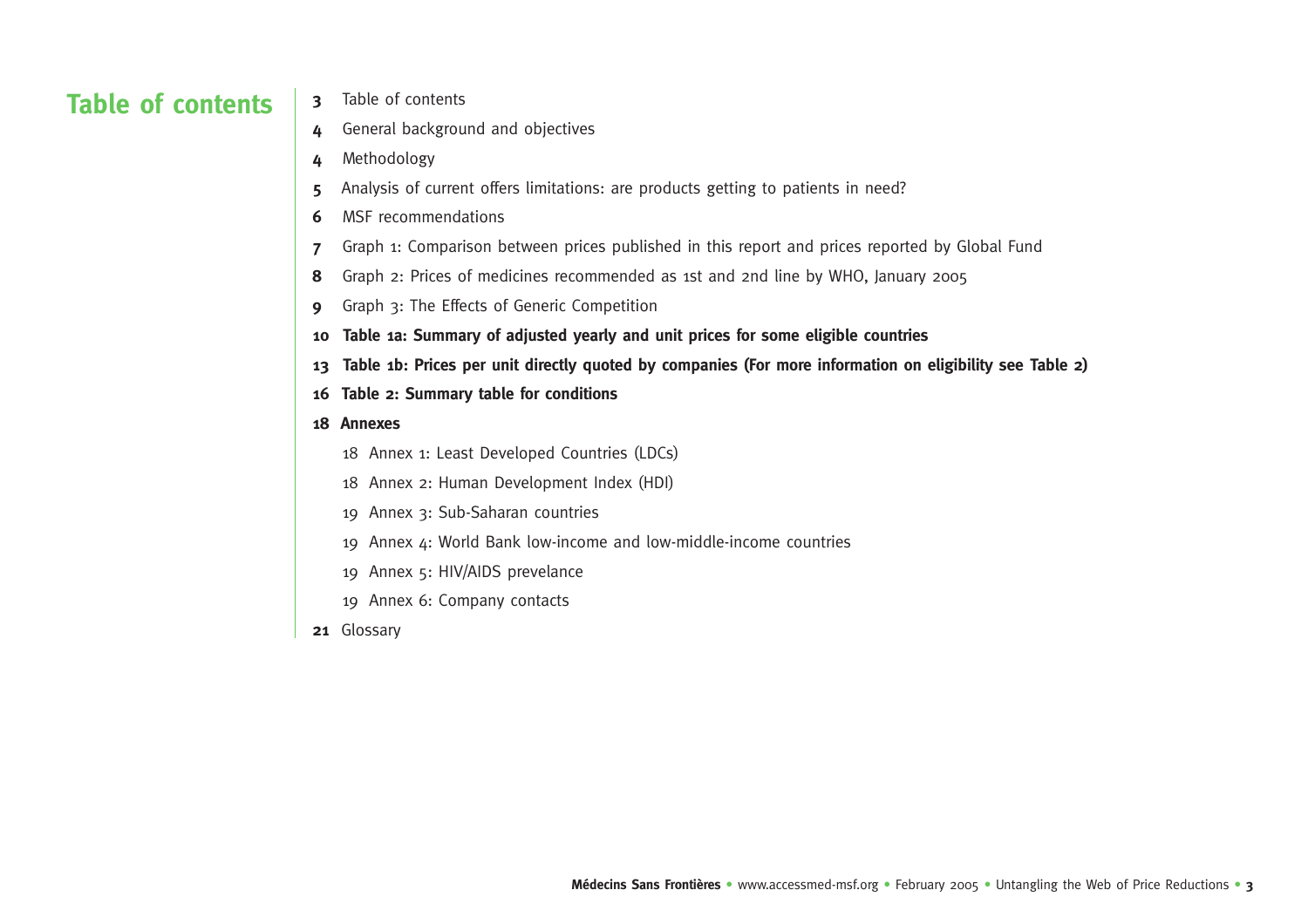#### **1. General background and objectives**

This is the seventh edition of Untangling the web of price reductions: a pricing guide for the purchase of ARVs for developing countries. The report was first published by MSF in October 2001<sup>[1]</sup>. in response to the lack of transparent and reliable information on pharmaceutical prices on the international market, a significant barrier to improving access to essential medicines in developing countries. The situation is particularly complex in the case of antiretrovirals (ARVs). The aim of this document is to provide information on pricing and suppliers that will help purchasers make informed decisions when buying ARVs.

The high price of HIV/AIDS medicines continue to represent one of the main barriers to their availability in developing countries. Although the first ARVs appearing on the market cost significantly less today than they did some years ago, even the cheapest alternative products needed for second line therapy are still too expensive compared with first line drugs (2 to

12 times\* more expensive depending on protocols).

In many countries, patents still represent a barrier to import or produce lower priced generics. This should not be the case since there exists some mechanisms to bypass patents. These mechanisms, such as compulsory license and government use, are included on TRIPS and have been confirmed by the Doha Declaration on TRIPS and Public Health. Least Developed Countries (LDCs) in particular do not have to enforce or grant pharmaceutical product patents until 2016, as also confirmed by the Doha Declaration on TRIPS and Public Health (graph 1 shows an example of differences on prices for one given ARV in different countries. It is out of the scope of this report to provide comprehensive data on prices paid by countries).

For some of the second line ARVs, the lack of competition could lay behind the lack of reduction of prices (see graph 2). This was also a very clear dynamic in the past: significant price reductions were only achieved after penetration of generics in the market (see graph 3). It is to be seen the negative

impact of the introduction, in 2005, of pharmaceutical patents in countries like India, one of the biggest generic producers.

Treatment of HIV/AIDS in children deserves special attention: most companies produce syrups and oral solutions, which are ill-adapted for use in developing countries, because caregivers have problems reconstituting syrups, as well as measuring and preserving them. Pharmaceutical companies are not investing enough resources in the development of paediatric formulations, since it is a small and risky market that is also of diminishing importance in Western countries.

The information on prices in this report only relates to the price of medicines: it does not include other costs linked to antiretroviral treatment, such as diagnostics and monitoring. This document complements the information in the pricing guide Sources and Prices of selected medicines and diagnostics for People living with HIV/AIDS published by UNICEF/UNAIDS/WHO/  $MSF<sup>[2]</sup>$ .

Prices listed in both guides are selling prices, not the final price paid by either patients or their health care providers. For example, local add-ons such as import taxes and distribution mark-ups are not included in the comparisons. Prices quoted are indicative for procurement departments of eligible organisations.

We recommend that readers also consult Pilot Procurement, Quality and Sourcing Project: Access to HIV/AIDS Drugs and Diagnostics of Acceptable Quality, a report initiated by WHO and developed in collaboration with other United Nations Organisations<sup>[3]</sup>.

#### **2. Methodology**

To obtain accurate information, both originator and generic companies were contacted by MSF and asked to provide the following information about the ARVs offered to developing countries: dosage and pharmaceutical form, price per unit (or daily dose), restrictions that apply to the offers (eligibility), and any additional specificity of the offers.

The list of generic producers included in this report is by no means

\*Comparison based on best available prices for WHO recommended regimens with WHO prequalified products.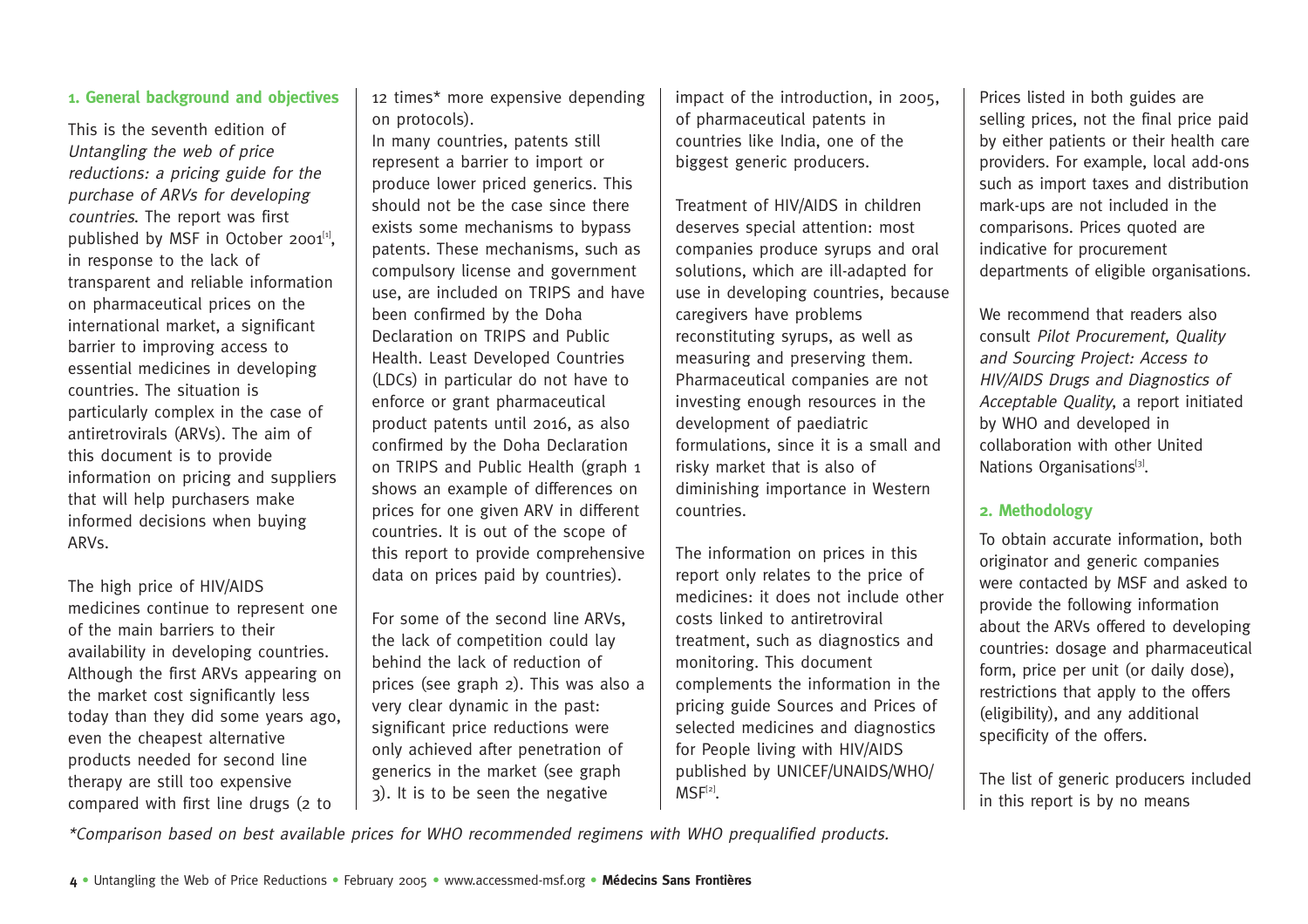exhaustive<sup>[4]</sup>. Generic manufacturers included in this pricing guide have made price offers to at least some developing countries and have been approved for marketing in their countries of origin. The annual cost of treatment was calculated according to WHO dosing schedules<sup>[5]</sup>.

All prices are quoted in US dollars and conversions were made on the day the price information was received using the currency converter: www.oanda.com.

#### **Table 1: Summary table of adjusted yearly and unit prices for eligible countries**

Prices are rounded up to the third decimal for unit price and to the nearest whole number for yearly price per patient.

Prices quoted to MSF by the different companies (**Table 1a**) are not always directly comparable, since companies use different trade terms  $(incoterms<sup>[6]</sup>).$ 

Prices quoted by Roche are FCA; prices quoted by all generic companies, Abbott and Gilead are FOB prices. In any of these cases, international freight and insurance are included in the price, whereas the other companies mentioned in this report do include freight and insurance in their prices. Ten percent has been added to prices (**Table 1b**) quoted in FCA or FOB terms to allow an indicative comparison $[7]$  with other quoted prices.

For all paediatric calculations, prices are calculated for a 10 kg children according to WHO treatment guidelines. This is an estimate since the weight of a children increases in a year period.

To calculate yearly price, unit price (price of e.g. one tablet or capsule) was multiplied by the number of units in a daily dose, multiplied by 365.

#### **Table 2: Summary table for conditions**

Conditions applying to each company offer were quoted directly from answers given by companies in response to this MSF survey.

There is no uniformity concerning geographical restrictions to the offers (annex 1-5); almost each originator

company establishes limits to their offer for different categories of countries. Some companies use UNCTAD (Least Developed Countries) criteria, others the UNDP Human Development index, and yet others the World Bank classification. It is worthy to note that there are relevant differences between these categories as they take into account different criteria. For instance, 15 countries are considered Least Developed Countries (LDCs) by UNCTAD, but are placed in the medium level by UNDP. These include Bangladesh, Cambodia, Laos and Sudan. Six other LDCs do not appear in the UNDP classification at all, including Democratic Republic of Congo, Liberia and Somalia.

Furthermore, many developing countries are left out of the differential pricing scheme altogether. These include Bolivia, Nicaragua, Thailand, Ukraine and Vietnam for the UNDP classification, China, Honduras and Sri Lanka for the World Bank classification, and all Latin American countries except Haiti for the UNCTAD classification.

**3. Analysis of current offers limitations: are products getting to patients in need?**

#### **Availability in countries?**

The products announced in this report are not always available in every country. There are several reasons for this:

- Even when price reductions are announced, the products are not necessarily marketed in all the countries concerned.
- The registration process is generally slow.

#### **At what price?**

Even when the product is available on the market, prices stated in this report may not represent the actual price for the following reasons:

- Excessive mark-ups by company representatives in some countries;
- Lack of interest from companies to invest in exporting their products to small markets, for instance, generic companies in Latin America. In these cases, prices are often higher than those announced by companies' international offers;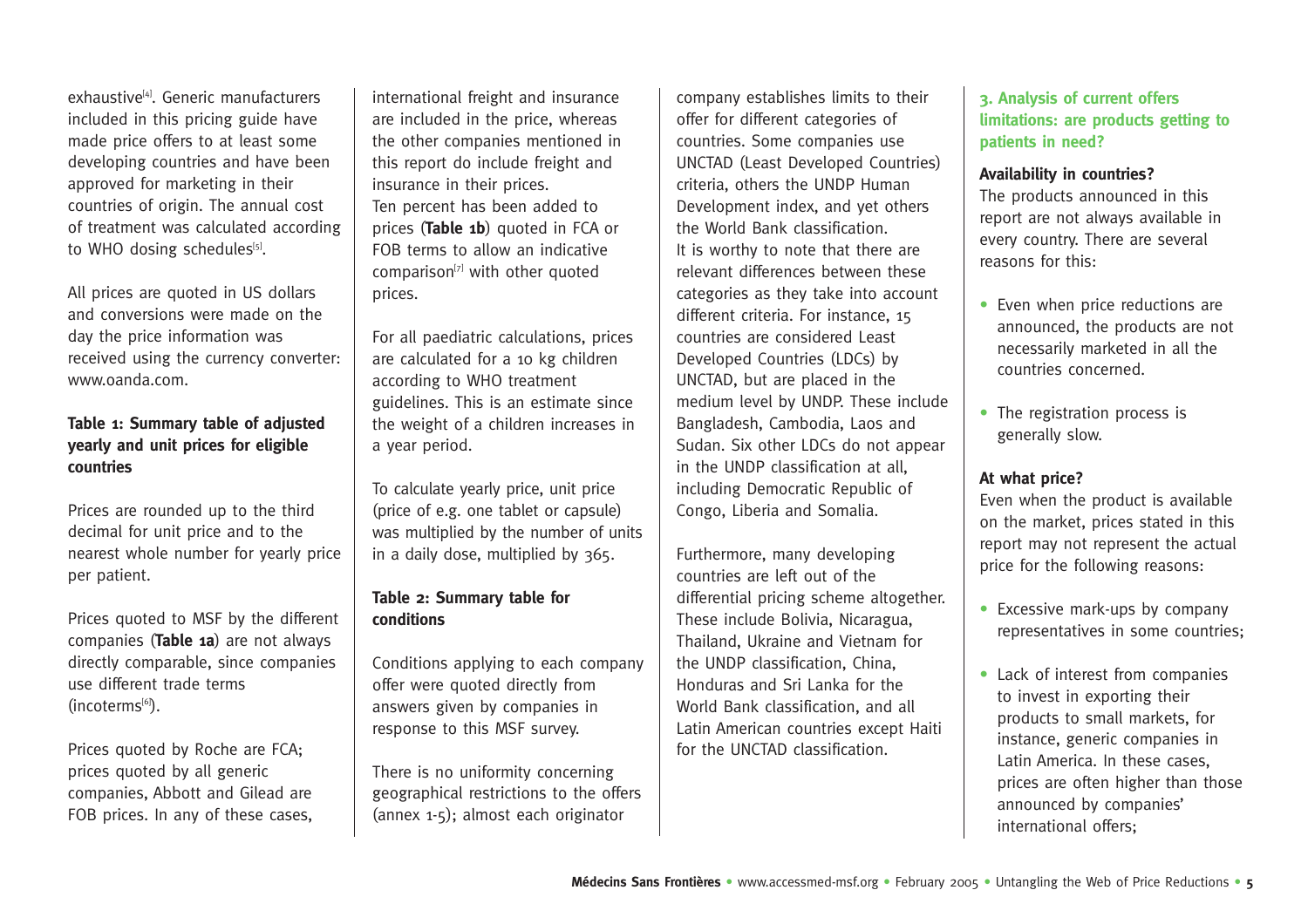- Lack of coherence betwen international initiatives allowing for co-existence of different prices paid for the same product even in the same country.
- Lack of monitoring by responsible entities of the prices paid by the different programmes for the same product. In the case of originator companies, the prices published in this report do not apply to every country in need;
- For countries outside sub-Saharan Africa and not classified as LDCs, prices are as high as they are in Western countries, despite the fact that high numbers of people in these countries live under the poverty line. Only Merck and Roche have set a price for middleincome countries. However, this price is still twice as high as the price offered to sub-Saharan and LDC countries;
- Generic companies have no geographical limits, but they do have quantity-related conditions in certain cases.

#### **4. MSF Recommendations**

For the reasons described above, the current differential pricing practice cannot, alone, be considered the solution to increase access to ARVs worldwide and for all needed products. Access to life-saving medicines by the poorest populations should not depend on the goodwill of private companies. Making drugs affordable and available is a Government responsibility. Where the political will exists, people pay less for their drugs and more people have access to them. International institutions and governments must work together to ensure that poor populations systematically benefit from quality products at lower prices.

We urge generic and originator pharmaceutical companies to:

- register products to ensure availability in developing countries;
- make offered prices available through local distributors
- reduce prices and increase availability of existing paediatric formulations, and increase resources allocated to the development of new paediatric

formulations adapted to developing country needs.

We urge originator pharmaceutical companies to:

- make across-the-board price offers for ARVs, including the most vulnerable populations in middleincome countries;
- extend price reductions to the whole list of products in all their formulations

We urge national authorities to:

- allow fast-track registration of essential ARVs of proven quality and include them in the Essential Medicines List;
- eliminate or lower inappropriate taxes and tariffs
- make use of the flexibilities in their patent law, as confirmed by the WTO Doha Declaration on TRIPS and Public Health, to ensure that a patent cannot block the purchase or production of needed medications (REF World Bank).
- we urge Least Developed Countries (LDC) authorities not to enforce or grant pharmaceutical

product patents as per Doha Declaration paragraph 7.

We call on national programmes and international organizations to:

• procure ARVs through restricted competitive tenders to ensure supply of the lowest-priced quality medicines.

We call on international organizations and UN agencies, particularly the Global Fund and the WHO, to:

- monitor the prices paid by countries and provide technical support with procurement;
- promote and recommend the use of the flexibilities put forward in TRIPS and reinforced by the Doha Declaration on TRIPS and Public Health (such as compulsory licensing and government use).
- Recommend Least Developed Countries (LDCs) not to enforce or grant pharmaceutical product patents as per Doha Declaration paragraph 7.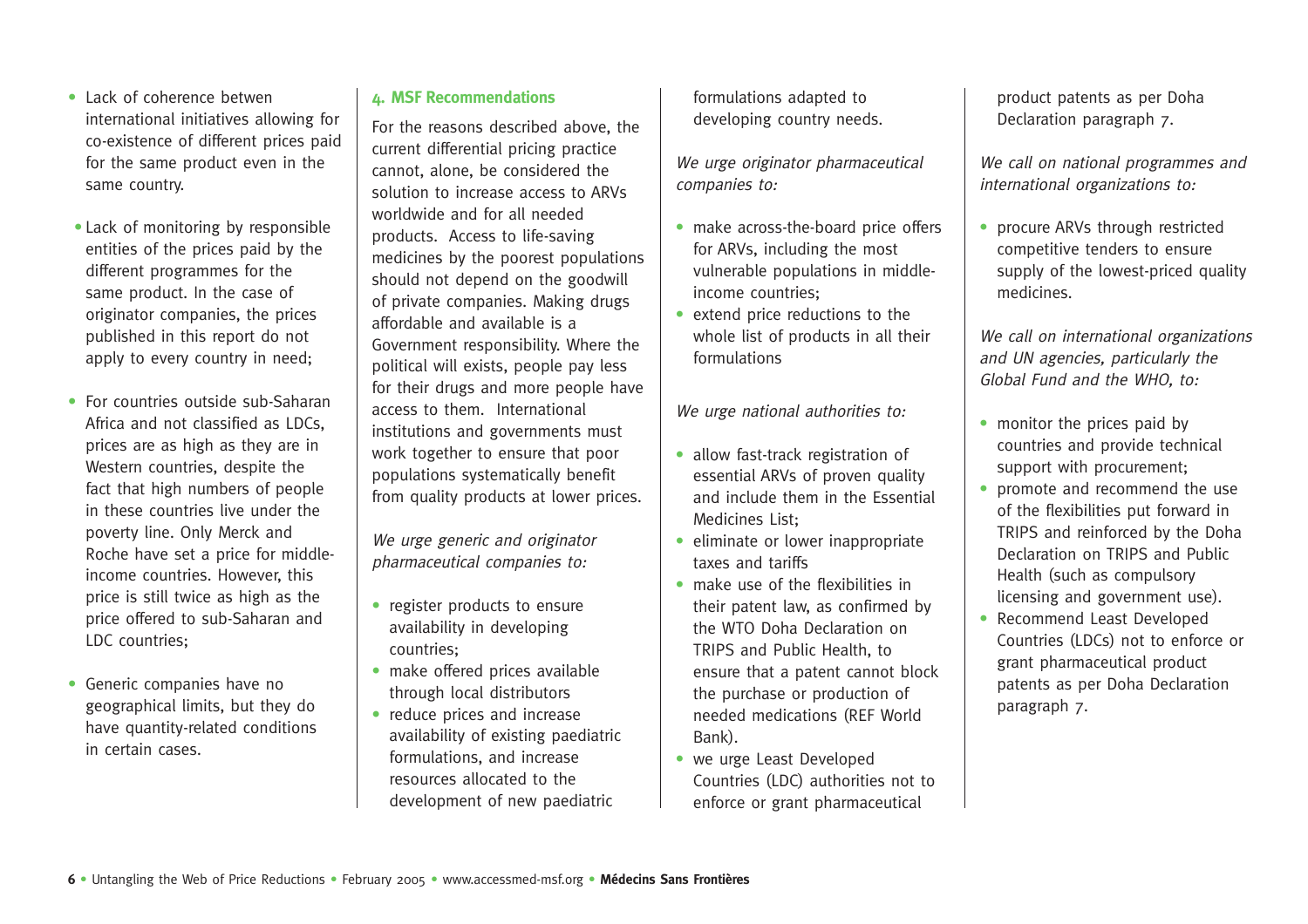[1] To see previous editions, please,visit www.accessmed-msf.org

[2] Sources and prices of selected drugs and diagnostics for people living with HIV/AIDS. A joint UNICEF, UNAIDS Secretariat, WHO, MSF project. May 2004 (WHO/EDM/PAR/ 2003.2). http://www.who.int/medicines/ organization/par/ipc/ sourcesprices.pdf

[3] Pilot Procurement, Quality and Sourcing Project: Access to HIV/AIDS Drugs and Diagnostics of Acceptable Quality, 19 edition 9th November 2004. http://www.who.int/medicines/ organization/qsm/activities/pilotproc/pi lotproc.shtml

[4] Other generic manufacturers known to be producing one or more ARVs but not included in this document are: Richmond Laboratorios, Panalab, Filaxis (Argentina); Pharmaquick (Benin); Far Manguinhos, FURP, Lapefe, Laob, Iquego, IVB (Brazil); Apotex, Novopharm (Canada); Shanghai Desano Biopharmaceutical company, Northeast General Pharmaceutical Factory (China); Biogen (Colombia); Stein (Costa Rica); Zydus Cadila Healthcare, SunPharma, EAS-SURG, Mac Leods, IPCA (India); LG Chemicals, Samchully, Korea United Pharm Inc. (Korea); Protein, Pisa (Mexico); Andromaco (Spain); Aspen

(South Africa); T.O. Chemecal (Thailand); Laboratorio Dosa S.A. (US), Pharco Ltd (Zambia), Varichem (Zimbabwe). This list is not exhaustive.

[5] Scaling up antiretroviral therapy in resource-limited settings: Treatment guidelines for a public health approach, WHO, 2003 Revision. http://www.who.int/hiv/ pub/prev\_care/ en/ARVGuidelinesRevised2003.pdf

[6] Incoterms are standard trade definitions most commonly used in international sales contracts, as published by the International Chamber of Commerce, http://www.

#### iccwbo.org/index\_incoterms.asp

[7] International Drug Price Indicator Guide, Management Sciences for Health (MSH), 2003. "It is reasonable for estimation purposes to add a 10 to 15% for shipping costs to the listed price for suppliers in this Guide" (EXW, FOB).

[8] HIV/AIDS medicines and related supplies: Contemporary context and procurement. Technical guide. Chapter 2 and Annex B. World Bank, Washington, DC, 2004 http://siteresources.worldbank.org/ INTPROCUREMENT/Resources/Technica l-Guide-HIV-AIDS.pdf

#### **Comparison between prices published in this report and prices reported by Global Fund**

Graph 1: As illustrated in the graph, still very significant differences occur with some countries treating less people with a given budget than other countries. Global Fund prices are all CIP or CIF for orders made on the first half of 2004. The price of the generic product, updated in December 2004, and listed in this report, has been increased in a 10% to make it comparable with BMS prices. Prices of BMS and Cipla didanosine have not changed since first half of 2004. (source: Global Fund Pricing Reporting Mechanism, www.theglobalfund.org, and this report).

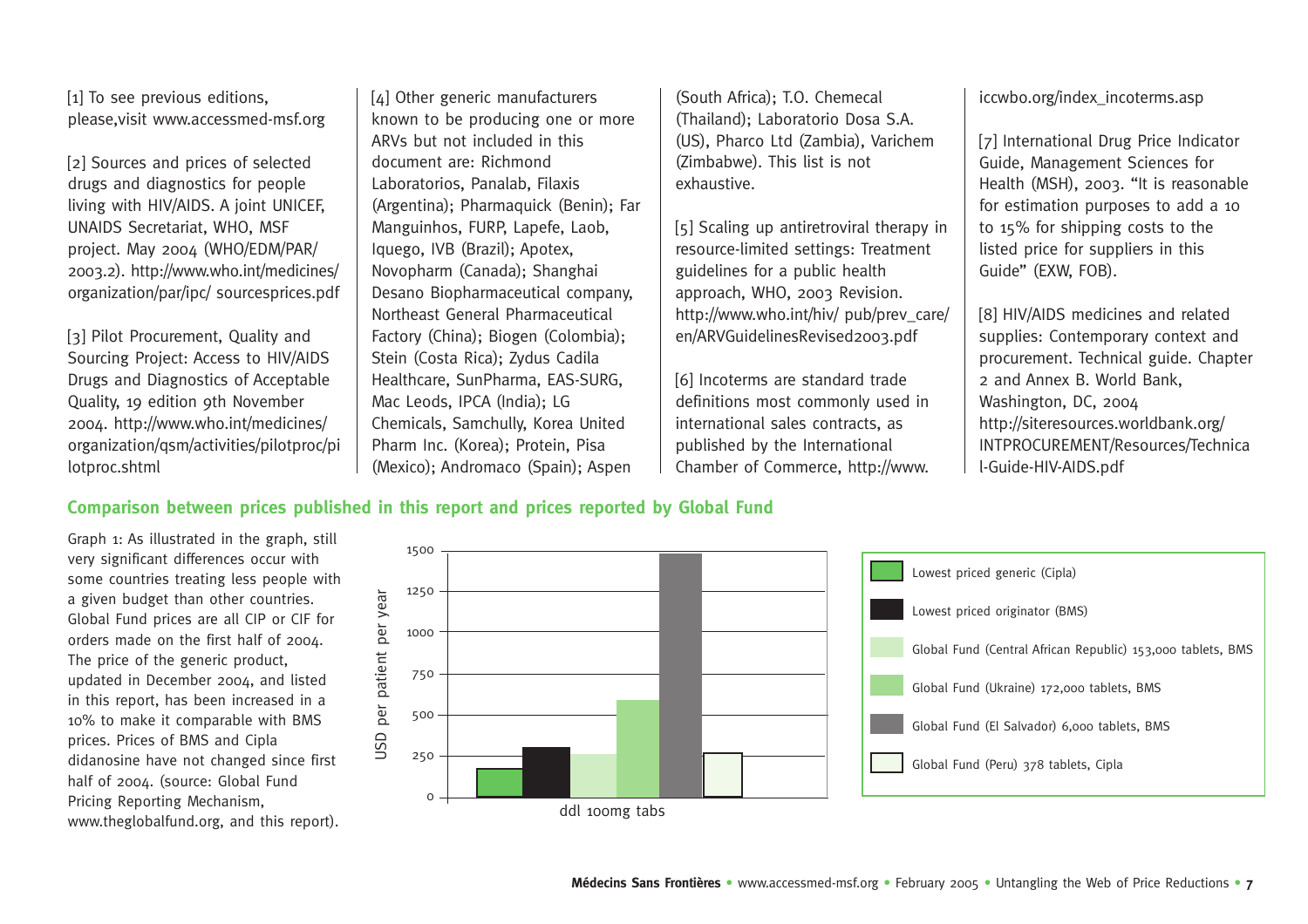

#### **Prices of medicines recommended as 1st and 2nd line by WHO in January 2005**

Graph 2: The chart shows the best prices for most drugs used in WHO recommended 1st (shaded bars) and 2nd line (solid bars) drugs. Prices indicated in the graph are the lowest amongst all surveyed manufacturers for this report. The figure over the columns shows the number of producers included in this report and having answered to Sources and Prices survey (Sources and prices of selected medicines and diagnostics for people living with HIV/AIDS, UNICEF-UNAIDS-WHO-MSF, June 2004). There are other reasons lying behind the high prices of some ARVs that are not included in this graph.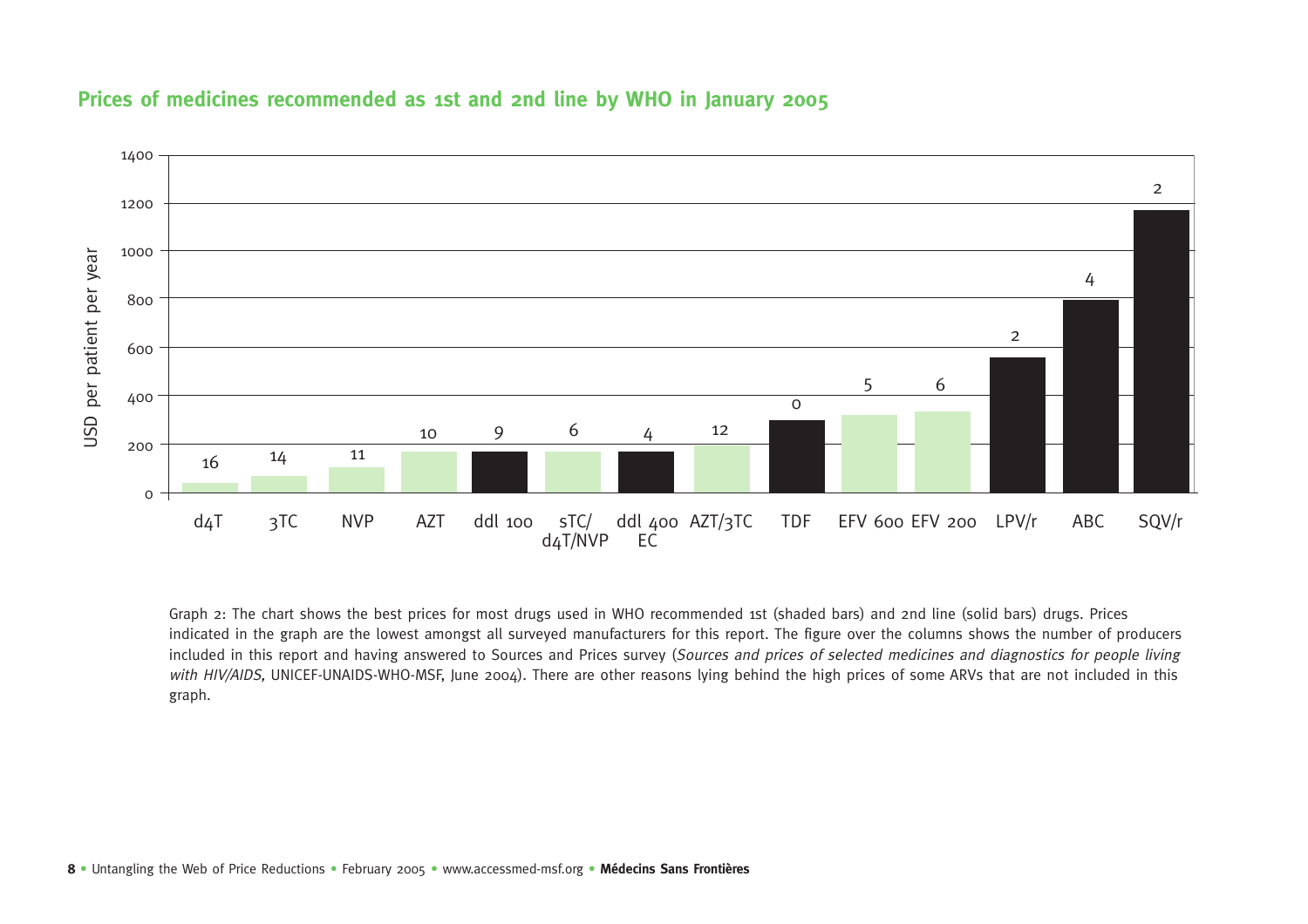#### **The Effects of Generic Competition**

## **May 2000-Jan 2005**



Sample of ARV tiple-combination: stavudine (d4T) + lamivudine (3TC) + nevirapine (NVP). Lowest world prices per patient per year. Generic competition has shown to be the most effective means of lowering drug prices. During the last four years, originator companies have often responded to generic competition.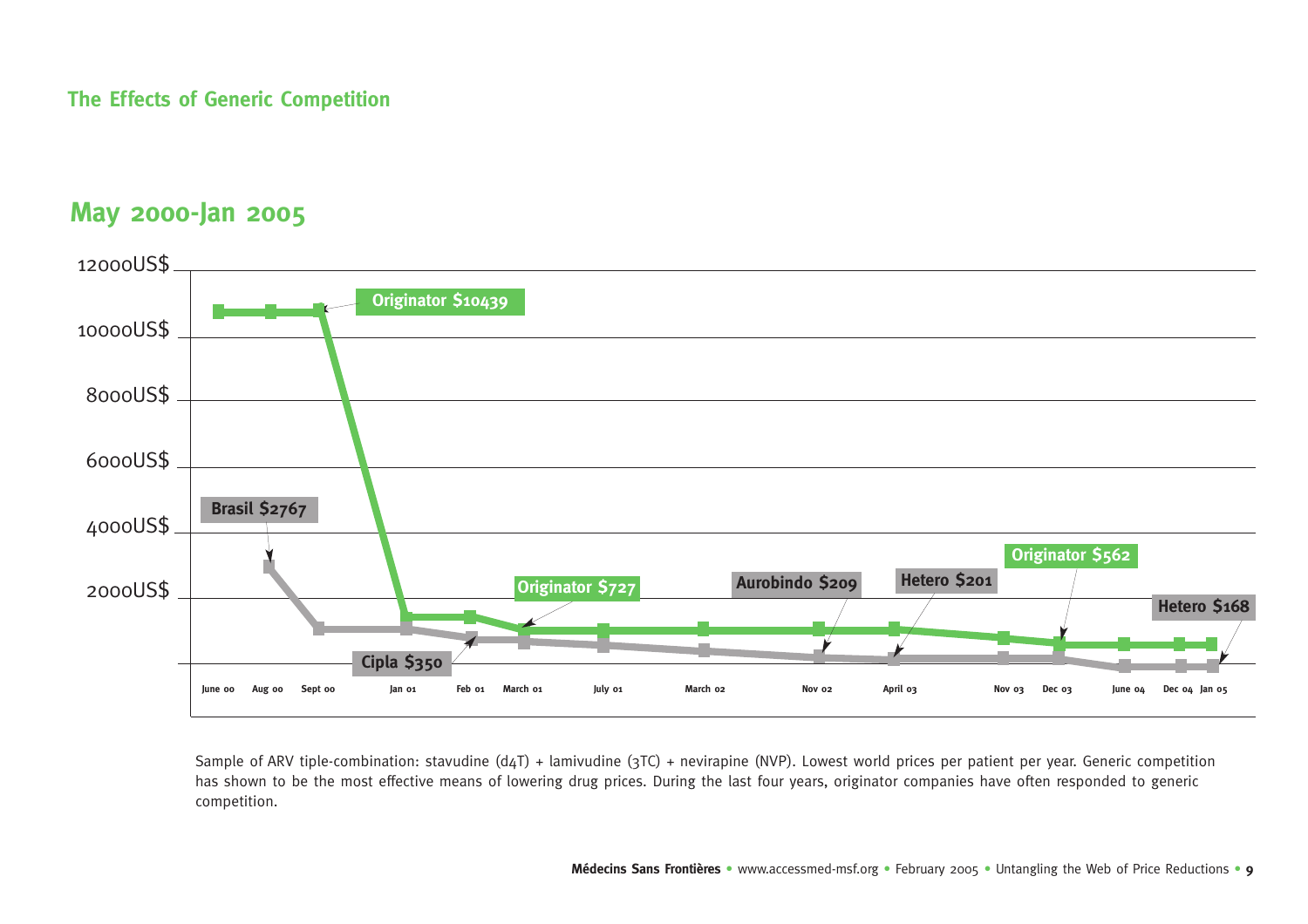|                                    | <b>Unit</b> |              |                          |                                  |                         |                         |                |                |               |
|------------------------------------|-------------|--------------|--------------------------|----------------------------------|-------------------------|-------------------------|----------------|----------------|---------------|
| abacavir                           |             | <b>Cipla</b> | <b>Glaxo Smith Kline</b> | <b>Hetero Drugs Ltd Ranbaxy</b>  |                         |                         |                |                | Ratio Max/min |
| 300mg, tablet                      | tab         | 776 (1.063)  | 887 (1.215)              | 883 (1.210)                      | 1445 (1.980)            |                         |                |                | 1.9           |
| 20mg/ml, oral solution             | ml          |              | 383 (0.131)              |                                  |                         |                         |                |                |               |
|                                    |             |              |                          |                                  |                         |                         |                |                |               |
| didanosine                         |             | Aurobindo    | <b>BMS</b>               | Cipla                            | Hetero DrugsLtd Ranbaxy |                         |                |                | Ratio Max/min |
| 100mg, tablets                     | tab         | 217 (0.149)  | 310 (0.212)              | 321 (0.220)                      | 161 (0.110)             | 456 (0.312)             |                |                | 2.8           |
| 250mg, enteric- coated caps        | cap         |              | 198 (0.543)              |                                  |                         |                         |                |                |               |
| 400mg, enteric-coated caps         | cap         |              | 279 (0.763)              | 179 (0.491)                      | 185 (0.506)             | 368 (1.009)             |                |                | 2.1           |
| 2g powder for reconstitution       |             |              |                          |                                  |                         |                         |                |                |               |
| with water and with antiacids      | g           |              | 304 (7.37)               |                                  |                         |                         |                |                |               |
|                                    |             |              |                          |                                  |                         |                         |                |                |               |
| efavirenz                          |             | Aurobindo    | Cipla                    | Hetero Drugs Ltd Merck 1st categ |                         | Merck 2nd categ         | <b>Ranbaxy</b> |                | Ratio Max/min |
| 50 <sub>mg</sub>                   | cap         |              |                          |                                  | 169 (0.116)             | 311 (0.213)             |                |                | 1.9           |
| 200 <sub>mg</sub>                  | cap         | 482 (0.440)  | 455 (0.416)              | 361 (0.330)                      | 500 (0.457)             | 920 (0.840)             | 470 (0.429)    |                | 2.5           |
| 600mg                              | tab         | 519 (1.421)  | 428 (1.174)              | 381 (1.045)                      | 347 (0.950)             | 767 (2.100)             | 470 (1.287)    |                | 2.2           |
|                                    |             |              |                          |                                  |                         |                         |                |                |               |
| emtricitabine                      |             | Gilead       |                          |                                  |                         |                         |                |                |               |
| 200 <sub>mg</sub>                  | cap         | n/a          |                          |                                  |                         |                         |                |                |               |
|                                    |             |              |                          |                                  |                         |                         |                |                |               |
| indinavir                          |             | Aurobindo    | Cipla                    | Hetero Drugs Ltd Merck 1st categ |                         | Merck 2nd categ         | Ranbaxy        | <b>Strides</b> | Ratio Max/min |
| 400mg                              | cap         | 476 (0.326)  | 375 (0.257)              | 353 (0.242)                      | 400 (0.274)             | 686 (0.470)             | 514 (0.352)    | 434 (0.297)    | 1.9           |
|                                    |             |              |                          |                                  |                         |                         |                |                |               |
| lamivudine                         |             | Aurobindo    | Cipla                    | Glaxo Smith Kline GPO            |                         | <b>Hetero Drugs Ltd</b> | Ranbaxy        | <b>Strides</b> | Ratio Max/min |
| $15$ omg                           | tab         | 72 (0.099)   | 80 (0.110)               | 69 (0.095)                       | 188 (0.257)             | 60 (0.083)              | 110 (0.151)    | 88 (0.121)     | 3.1           |
| 300mg                              | tab         |              | 94 (0.257)               | n/a                              |                         |                         | 110 (0.301)    |                | 1.2           |
| 10mg/ml oral solution and          |             |              |                          |                                  |                         |                         |                |                |               |
| syrup and dry syrup                | ml          |              | 64 (0.022)               | 82 (0.028)                       | 84 (0.029)              |                         |                |                | 1.3           |
|                                    |             |              |                          |                                  |                         |                         |                |                |               |
| $\lambda$ lamivudine + efavirenz + |             | Cipla        |                          |                                  |                         |                         |                |                | Ratio Max/min |
| didanosine                         |             |              |                          |                                  |                         |                         |                |                |               |
| 150+600+250 (EC)                   | 3 cap       | 843 (2.310)  |                          |                                  |                         |                         |                |                |               |
| 150+600+400 (EC)                   | 3 cap       | 923 (2.530)  |                          |                                  |                         |                         |                |                |               |

#### **Table 1a: Summary table of adjusted yearly and unit prices for some eligible countries. (10% added to F terms to cover freight and insurance.)**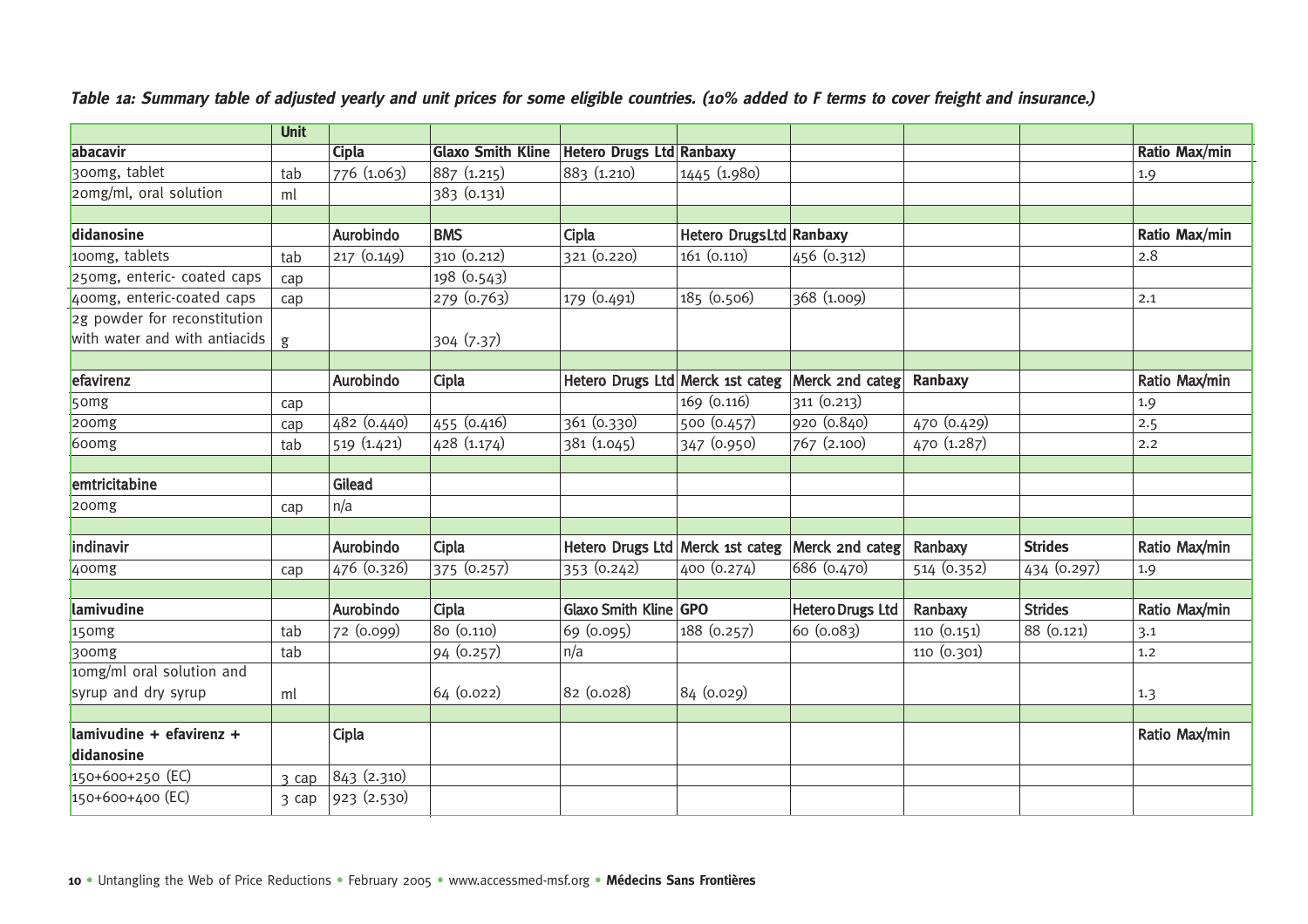|                                     | <b>Unit</b> |                                    |                            |                  |                            |                                  |                 |                |                      |
|-------------------------------------|-------------|------------------------------------|----------------------------|------------------|----------------------------|----------------------------------|-----------------|----------------|----------------------|
| lamivudine/zidovudine/<br>abacavir  |             | <b>Glaxo Smith</b><br><b>Kline</b> | <b>Hetero Drugs Ltd</b>    | Ranbaxy          |                            |                                  |                 |                | <b>Ratio Max/min</b> |
| 300+150+300mg                       | tab         | 1241 (1.700)                       | 1132 (1.551)               | 1737 (2.379)     |                            |                                  |                 |                | 1.5                  |
|                                     |             |                                    |                            |                  |                            |                                  |                 |                |                      |
| lamivudine/stavudine                |             | Aurobindo                          | Cipla                      | Hetero Drugs Ltd | Ranbaxy                    | <b>Strides</b>                   |                 |                | Ratio Max/min        |
| 150+30mg                            | tab         | 79 (0.109)                         | 87 (0.119)                 | 80 (0.110)       | 137 (0.188)                | 124 (0.171)                      |                 |                | 1.7                  |
| 150+ 40mg                           | tab         | 88 (0.120)                         | 94 (0.129)                 | 88 (0.121)       | 149 (0.204)                | 132 (0.182)                      |                 |                | 1.7                  |
|                                     |             |                                    |                            |                  |                            |                                  |                 |                |                      |
| lamivudine/stavudine/<br>nevirapine |             | Aurobindo                          | Cipla                      | <b>GPO</b>       | <b>Hetero Drugs</b><br>Ltd | Ranbaxy                          | <b>Strides</b>  |                | Ratio Max/min        |
| $150 + 30 + 200$ mg                 | tab         | 159 (0.218)                        | 214 (0.293)                | 375 (0.514)      | 169 (0.231)                | 313 (0.429)                      | 213 (0.292)     |                | 2.4                  |
| $150 + 40 + 200$ mg                 | tab         | 167 (0.229)                        | 221 (0.303)                | 413 (0.565)      | 185(0.253)                 | 321 (0.440)                      | 221(0.303)      |                | 2.5                  |
|                                     |             |                                    |                            |                  |                            |                                  |                 |                |                      |
| lamivudine/zidovudine               |             | Aurobindo                          | Cipla                      | GlaxoSmith Kline | <b>GPO</b>                 | <b>Hetero Drugs Ltd</b>          | Ranbaxy         | <b>Strides</b> | Ratio Max/min        |
| $150 + 300$ mg                      | tab         | 225 (0.308)                        | 201 (0.275)                | 237 (0.325)      | 469 (0.642)                | 217 (0.297)                      | 291 (0.399)     | 241 (0.330)    | 2.3                  |
|                                     |             |                                    |                            |                  |                            |                                  |                 |                |                      |
| lamivudine/zidovudine/              |             | Aurobindo                          | Cipla                      | Hetero Drugs Ltd | Ranbaxy                    |                                  |                 |                |                      |
| nevirapine                          |             |                                    |                            |                  |                            |                                  |                 |                |                      |
| $150 + 300 + 200$                   | tab         | 283 (0.387)                        | 348 (0.477)                | 305 (0.418)      | 458 (0.627)                |                                  |                 |                | 1.6                  |
| lopinavir/ritonavir                 |             | <b>Abbott</b>                      | <b>Hetero Drugs Ltd</b>    |                  |                            |                                  |                 |                |                      |
| $133.3 + 33.3$ mg                   | cap         | 550 (0.251)                        | 2168 (0.990)               |                  |                            |                                  |                 |                | 3.9                  |
| $80 + 2$ omg/ml oral solution       | ml          | 167 (0.153)                        |                            |                  |                            |                                  |                 |                |                      |
|                                     |             |                                    |                            |                  |                            |                                  |                 |                |                      |
| nelfinavir                          |             | <b>Aurobindo</b>                   | Cipla                      | <b>GPO</b>       |                            | Hetero Drugs Ltd Roche 1st categ | Roche 2nd categ |                | Ratio Max/min        |
| 250mg                               | tab         | 1686 (0.462)                       | 1967 (0.539)               | 1783 (0.488)     | 1245 (0.341)               | 1036 (0.284)                     | 2361 (0.647)    |                | 2.3                  |
| 50mg/g oral powder                  | g           |                                    |                            |                  |                            | 2102 (0.240)                     | 2391 (0.273)    |                | 1.1                  |
|                                     |             |                                    |                            |                  |                            |                                  |                 |                |                      |
| nevirapine                          |             | <b>Aurobindo</b>                   | Boehringer-Ingelheim Cipla |                  | <b>GPO</b>                 | <b>Hetero Drugs Ltd</b>          | Ranbaxy         | <b>Strides</b> | Ratio Max/min        |
| 200 <sub>mg</sub>                   | tab         | 123 (0.168)                        | 438 (0.600)                | 94 (0.129)       | 281 (0.385)                | 88 (0.121)                       | 183 (0.251)     | 108 (0.149)    | 5.0                  |
| 10mg/ml suspension                  | ml          |                                    | 401 (0.073)                | 153 (0.028)      | 93 (0.017)                 |                                  |                 |                | 4.3                  |
|                                     |             |                                    |                            |                  |                            |                                  |                 |                |                      |
| ritonavir                           |             | <b>Abbott</b>                      | Aurobindo                  | Cipla            | Hetero Drugs Ltd Strides   |                                  |                 |                | Ratio Max/min        |
| 100mg                               | cap         | 91 (0.125)                         | 369 (0.506)                | 373 (0.511)      | 225 (0.308)                | 482 (0.660)                      |                 |                | 5.3                  |
| 8omg/ml oral solution               | ml          | 87 (0.102)                         |                            |                  |                            |                                  |                 |                |                      |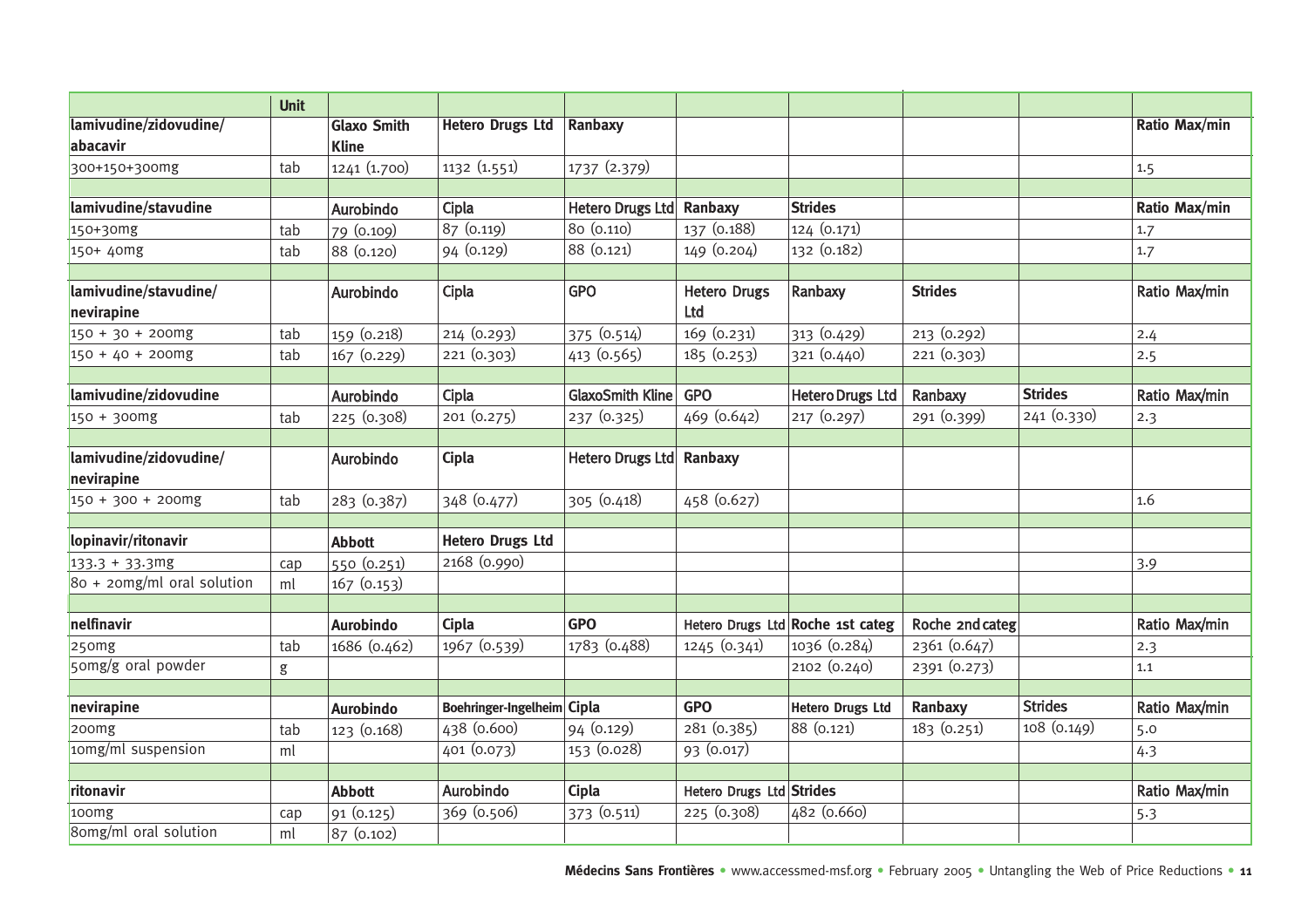|                               | <b>Unit</b> |                         |                 |                      |                       |                         |                          |                |               |
|-------------------------------|-------------|-------------------------|-----------------|----------------------|-----------------------|-------------------------|--------------------------|----------------|---------------|
| saquinavir                    |             | <b>Hetero Drugs Ltd</b> | Roche 1st categ | Roche 2nd categ      |                       |                         |                          |                | Ratio Max/min |
| hard caps 200mg               | cap         | 1124 (0.308)            | 1059 (0.290)    | 2362 (0.647)         |                       |                         |                          |                | 2.2           |
|                               |             |                         |                 |                      |                       |                         |                          |                |               |
| stavudine                     |             | Aurobindo               | <b>BMS</b>      | Cipla                | <b>GPO</b>            | <b>Hetero Drugs Ltd</b> | Ranbaxy                  | <b>Strides</b> | Ratio Max/min |
| 15mg                          | cap         |                         | n/a             |                      | (0.064)               |                         |                          |                |               |
| 20mg                          | cap         |                         | – (0.094)       |                      | (0.077)               |                         |                          |                |               |
| 30mg                          | cap         | 15 (0.021)              | 48 (0.066)      | 40 (0.055)           | 66 (0.090)            | 23(0.032)               | 39 (0.054)               | 39 (0.053)     | 4.4           |
| 40mg                          | cap         | 35 (0.047)              | 55 (0.075)      | 43(0.069)            | 84 (0.116)            | 28(0.039)               | 51 (0.070)               | 51(0.069)      | 3.0           |
| 1mg/ml powder for syrup       | ml          |                         | 350 (0.048)     |                      | 88 (0.012)            |                         |                          |                | 4.0           |
| 5mg/ml powder for syrup       | ml          |                         |                 |                      | 26 (0.018)            |                         |                          |                |               |
|                               |             |                         |                 |                      |                       |                         |                          |                |               |
| tenofovir disoproxil fumarate |             | Gilead                  |                 |                      |                       |                         |                          |                | Ratio Max/min |
| 300mg                         | tab         | 331 (0.906)             |                 |                      |                       |                         |                          |                |               |
|                               |             |                         |                 |                      |                       |                         |                          |                |               |
| tenofovir disoproxil          |             | Gilead                  |                 |                      |                       |                         |                          |                | Ratio Max/min |
| fumarate/emtricitabine        |             |                         |                 |                      |                       |                         |                          |                |               |
| 300 + 200mg                   | tab         | 398 (1.090)             |                 |                      |                       |                         |                          |                |               |
|                               |             |                         |                 |                      |                       |                         |                          |                |               |
| zidovudine                    |             | Aurobindo               | Cipla           | <b>Combino Pharm</b> | Glaxo Smith Kline GPO |                         | Hetero Drugs Ltd Ranbaxy |                | Ratio Max/min |
| 300mg                         | tab         | 154 (0.211)             | 161 (0.220)     | 321 (0.440)          | 212 (0.290)           | 319 (0.437)             | 154 (0.211)              | 198 (0.271)    | 2.1           |
| 10mg/ml syrup and             |             |                         |                 |                      |                       |                         |                          |                |               |
| 50mg/5ml oral solution        | ml          |                         | 105 (0.017)     | 143 (0.023)          | 223 (0.036)           | 130 (0.021)             |                          |                | 2.1           |

 $n/a =$  discounted price for developing countries Not available.

For all paediatric formulations yearly price are calculated for a 10 kg patient, except for Abbott's ritonavir, which is calculated according to the manufacturer's prescribing information.

Didanosine is marketed by BMS in other dosage forms not listed in this report.

Indinavir daily dose used for calculations is 800 mg twice daily boosted with ritonavir 100 mg twice daily.

Nelfinavir daily dose used for calculations is 1,250 mg twice daily. Other dosages can also be used.

Nevirapine for use in Mother-to-Child transmission: Cipla markets a different presentation (25 ml bottle) with a different price (0.080 USD/ml).

Ritonavir daily dose used for calculations is 100mg twice daily for use as booster medication with another protease inhibitor.

Saquinavir daily dose used for calculations is 1000mg twice daily boosted with ritonavir 100 mg twice daily.

Stavudine 15 mg and 20 mg capsules unit price are not used for calculations on the cost of yearly treatment of a child of 10 kg, because it is not possible to use this dosage in this case.

Zidovudine is marketed by GPO also as 60 ml bottle with a different price ( $0.021$  USD/ml).

Originally Roche sent the prices in Swiss Francs (CHF) and we have converted into USD (1 USD = 1.26000 CHF, 30 September 2004)

Hetero prices have not been updated since April 2004 as they did not privided the requested information for this edition.

**12 •** Untangling the Web of Price Reductions **•** February 2005 • www.accessmed-msf.org **• Médecins Sans Frontières**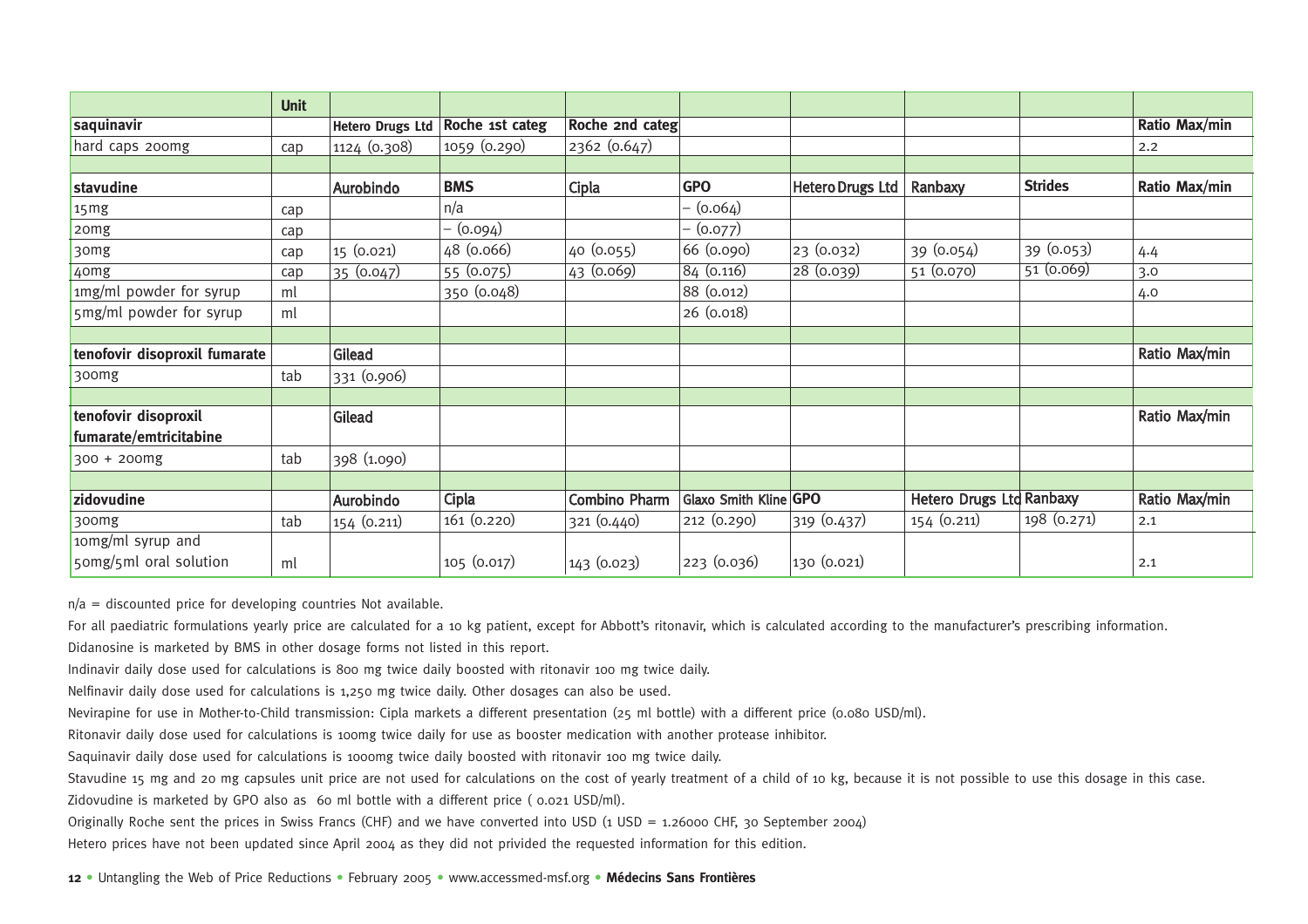|                               | <b>Unit</b> |              |                          |                                 |                         |                                                  |         |                |
|-------------------------------|-------------|--------------|--------------------------|---------------------------------|-------------------------|--------------------------------------------------|---------|----------------|
| abacavir                      |             | <b>Cipla</b> | <b>Glaxo Smith Kline</b> | <b>Hetero Drugs Ltd Ranbaxy</b> |                         |                                                  |         |                |
| 300mg, tablet                 | tab         | 0.967        | 1.215                    | 1.1                             | 1.8                     |                                                  |         |                |
| zomg/ml, oral solution        | ml          |              | 0.131                    |                                 |                         |                                                  |         |                |
|                               |             |              |                          |                                 |                         |                                                  |         |                |
| didanosine                    |             | Aurobindo    | <b>BMS</b>               | Cipla                           | Hetero DrugsLtd Ranbaxy |                                                  |         |                |
| 100mg, tablets                | tab         | 0.135        | 0.212                    | 0.2                             | 0.1                     | 0.284                                            |         |                |
| 250mg, enteric- coated caps   | cap         |              | 0.543                    |                                 |                         |                                                  |         |                |
| 400mg, enteric-coated caps    | cap         |              | 0.764                    | 0.447                           |                         | 0.917                                            |         |                |
| 2g powder for reconstitution  |             |              |                          |                                 |                         |                                                  |         |                |
| with water and with antiacids | g           |              | 0.048                    |                                 |                         |                                                  |         |                |
|                               |             |              |                          |                                 |                         |                                                  |         |                |
| efavirenz                     |             | Aurobindo    | Cipla                    |                                 |                         | Hetero Drugs Ltd Merck 1st categ Merck 2nd categ | Ranbaxy |                |
| 5 <sub>omg</sub>              | cap         |              |                          |                                 | 0.116                   | 0.213                                            |         |                |
| 200 <sub>mg</sub>             | cap         | 0.4          | 0.39                     | $ 0.3\rangle$                   | 0.457                   | 0.84                                             | 0.39    |                |
| 600mg                         | tab         | 1.292        | 1.067                    | 0.95                            | 0.95                    | 2.1                                              | 1.17    |                |
|                               |             |              |                          |                                 |                         |                                                  |         |                |
| emtricitabine                 |             | Gilead       |                          |                                 |                         |                                                  |         |                |
| 200mg                         | cap         | n/a          |                          |                                 |                         |                                                  |         |                |
|                               |             |              |                          |                                 |                         |                                                  |         |                |
| indinavir                     |             | Aurobindo    | Cipla                    |                                 |                         | Hetero Drugs Ltd Merck 1st categ Merck 2nd categ | Ranbaxy | <b>Strides</b> |
| 400mg                         | cap         | 0.296        | 0.233                    | 0.22                            | 0.274                   | 0.47                                             | 0.32    | 0.27           |
|                               |             |              |                          |                                 |                         |                                                  |         |                |
| lamivudine                    |             | Aurobindo    | Cipla                    | Glaxo Smith Kline GPO           |                         | <b>Hetero Drugs Ltd</b>                          | Ranbaxy | <b>Strides</b> |
| 15 <sub>omg</sub>             | tab         | 0.09         | 0.1                      | 0.095                           | 0.234                   | 0.075                                            | 0.137   | 0.11           |
| 300 <sub>mg</sub>             | tab         |              | 0.233                    | n/a                             |                         |                                                  | 0.274   |                |
| 10mg/ml oral solution and     |             |              |                          |                                 |                         |                                                  |         |                |
| syrup and dry syrup           | ml          |              | 0.02                     | 0.028                           | 0.026                   |                                                  |         |                |
|                               |             |              |                          |                                 |                         |                                                  |         |                |
| $l$ lamivudine + efavirenz +  |             | Cipla        |                          |                                 |                         |                                                  |         |                |
| didanosine                    |             |              |                          |                                 |                         |                                                  |         |                |
| 150+600+250 (EC)              | 3 cap       | 2.1          |                          |                                 |                         |                                                  |         |                |
| 150+600+400 (EC)              | 3 cap       | 2.3          |                          |                                 |                         |                                                  |         |                |

#### **Table 1b: Prices per unit directly quoted by companies (For more information on eligibility see Table 2)**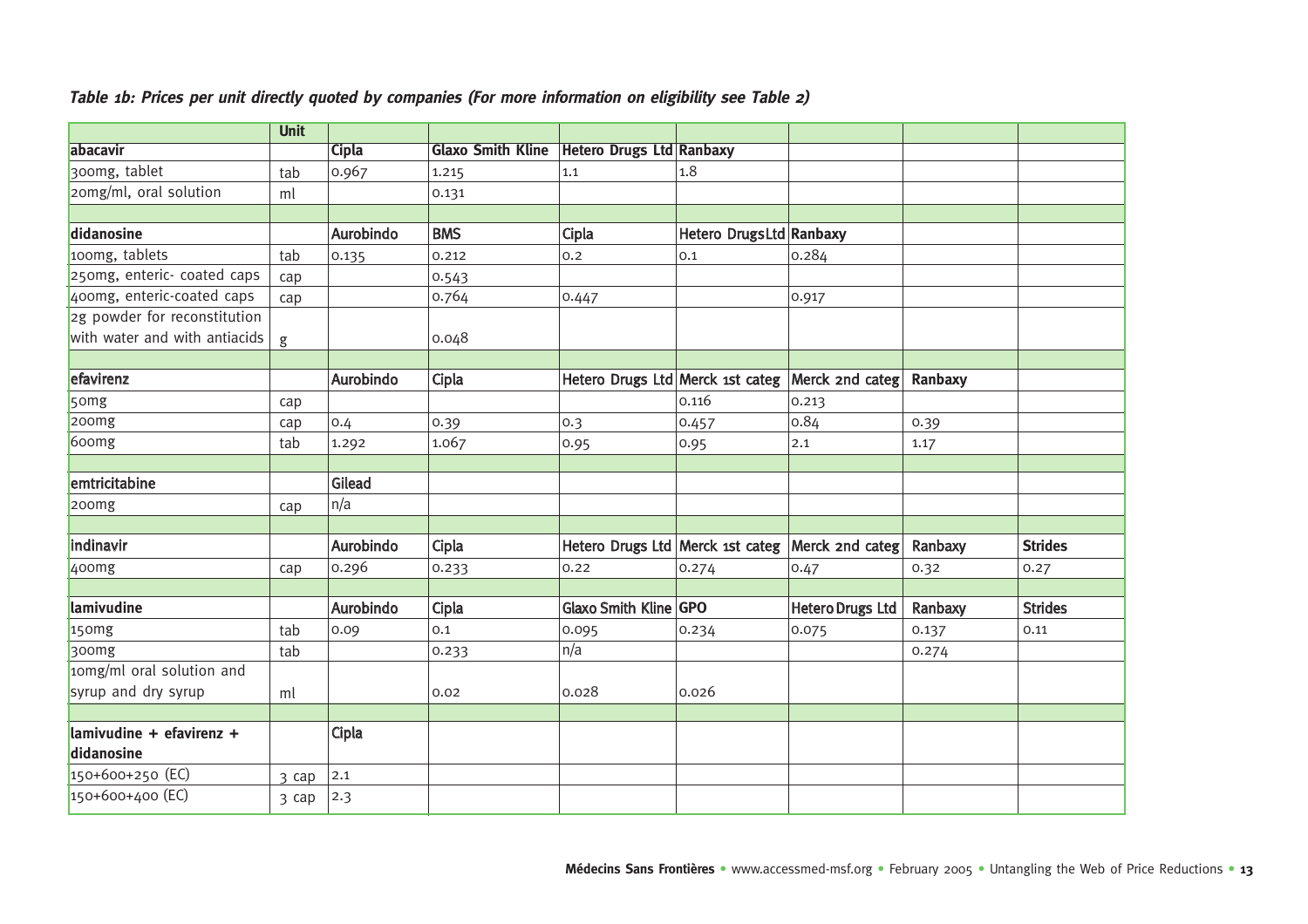|                               | <b>Unit</b> |                    |                            |                          |                          |                                  |                 |                |
|-------------------------------|-------------|--------------------|----------------------------|--------------------------|--------------------------|----------------------------------|-----------------|----------------|
| lamivudine/zidovudine/        |             | <b>Glaxo Smith</b> | <b>Hetero Drugs Ltd</b>    | Ranbaxy                  |                          |                                  |                 |                |
| abacavir                      |             | <b>Kline</b>       |                            |                          |                          |                                  |                 |                |
| 300+150+300mg                 | tab         | 1.7                | 1.41                       | 2.163                    |                          |                                  |                 |                |
|                               |             |                    |                            |                          |                          |                                  |                 |                |
| lamivudine/stavudine          |             | Aurobindo          | Cipla                      | Hetero Drugs Ltd Ranbaxy |                          | <b>Strides</b>                   |                 |                |
| $150+30mg$                    | tab         | 0.099              | 0.108                      | 0.1                      | 0.171                    | 0.155                            |                 |                |
| $150+40mg$                    | tab         | 0.109              | 0.117                      | 0.11                     | 0.185                    | 0.165                            |                 |                |
|                               |             |                    |                            |                          |                          |                                  |                 |                |
| lamivudine/stavudine/         |             | Aurobindo          | Cipla                      | <b>GPO</b>               | <b>Hetero Drugs</b>      | Ranbaxy                          | <b>Strides</b>  |                |
| nevirapine                    |             |                    |                            |                          | Ltd                      |                                  |                 |                |
| $150 + 30 + 200$ mg           | tab         | 0.198              | 0.267                      | 0.467                    | 0.21                     | 0.39                             | 0.265           |                |
| $150 + 40 + 200$ mg           | tab         | 0.228              | 0.275                      | 0.514                    | 0.23                     | 0.499                            | 0.275           |                |
|                               |             |                    |                            |                          |                          |                                  |                 |                |
| lamivudine/zidovudine         |             | Aurobindo          | Cipla                      | <b>GlaxoSmith Kline</b>  | <b>GPO</b>               | <b>Hetero Drugs Ltd</b>          | Ranbaxy         | <b>Strides</b> |
| $150 + 300$ mg                | tab         | 0.28               | 0.25                       | 0.325                    | 0.584                    | 0.27                             | 0.363           | 0.3            |
|                               |             |                    |                            |                          |                          |                                  |                 |                |
| lamivudine/zidovudine/        |             | Aurobindo          | Cipla                      | Hetero Drugs Ltd         | Ranbaxy                  |                                  |                 |                |
| nevirapine                    |             |                    |                            |                          |                          |                                  |                 |                |
| $150 + 300 + 200$ mg          | tab         | 0.352              | 0.433                      | 0.38                     | 0.57                     |                                  |                 |                |
|                               |             |                    |                            |                          |                          |                                  |                 |                |
| lopinavir/ritonavir           |             | <b>Abbott</b>      | <b>Hetero Drugs Ltd</b>    |                          |                          |                                  |                 |                |
| $133.3 + 33.3mg$              | cap         | 0.228              | 0.9                        |                          |                          |                                  |                 |                |
| $80 + 2$ omg/ml oral solution | ml          | 0.139              |                            |                          |                          |                                  |                 |                |
|                               |             |                    |                            |                          |                          |                                  |                 |                |
| nelfinavir                    |             | <b>Aurobindo</b>   | Cipla                      | <b>GPO</b>               |                          | Hetero Drugs Ltd Roche 1st categ | Roche 2nd categ |                |
| 250mg(3)                      | tab         | 0.42               | 0.49                       | 0.444                    | 0.31                     | 0.26                             | 0.588           |                |
| 50mg/g oral powder            | g           |                    |                            |                          |                          | 0.218                            | 0.248           |                |
|                               |             |                    |                            |                          |                          |                                  |                 |                |
| nevirapine                    |             | <b>Aurobindo</b>   | Boehringer-Ingelheim Cipla |                          | <b>GPO</b>               | <b>Hetero Drugs Ltd</b>          | Ranbaxy         | <b>Strides</b> |
| 200mg                         | tab         | 0.153              | 0.6                        | 0.117                    | 0.35                     | 0.11                             | 0.228           | 0.135          |
| 10mg/ml suspension            | ml          |                    | 0.073                      | 0.025                    | 0.015                    |                                  |                 |                |
|                               |             |                    |                            |                          |                          |                                  |                 |                |
| ritonavir                     |             | <b>Abbott</b>      | Aurobindo                  | Cipla                    | Hetero Drugs Ltd Strides |                                  |                 |                |
| 100mg                         | cap         | 0.144              | 0.46                       | 0.464                    | 0.28                     | 0.6                              |                 |                |
| 8omg/ml oral solution         | ml          | 0.93               |                            |                          |                          |                                  |                 |                |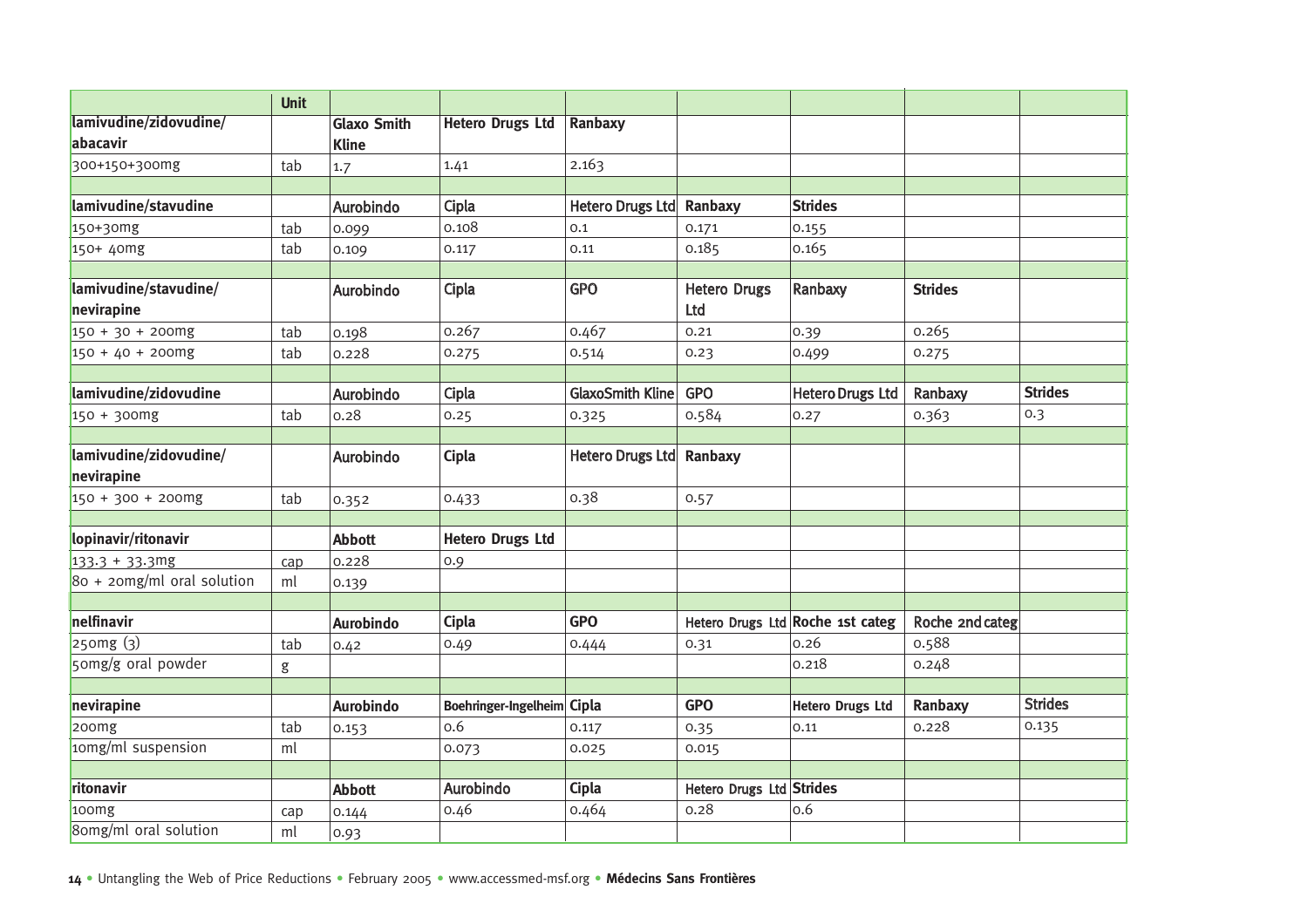|                               | <b>Unit</b> |                         |                 |                      |                       |                         |                                 |                |
|-------------------------------|-------------|-------------------------|-----------------|----------------------|-----------------------|-------------------------|---------------------------------|----------------|
| saquinavir                    |             | <b>Hetero Drugs Ltd</b> | Roche 1st categ | Roche 2nd categ      |                       |                         |                                 |                |
| hard caps 200mg (5)           | cap         | 0.28                    | 0.263           | 0.588                |                       |                         |                                 |                |
|                               |             |                         |                 |                      |                       |                         |                                 |                |
| stavudine                     |             | Aurobindo               | <b>BMS</b>      | Cipla                | <b>GPO</b>            | <b>Hetero Drugs Ltd</b> | Ranbaxy                         | <b>Strides</b> |
| 15mg                          | cap         |                         | n/a             |                      | 0.058                 |                         |                                 |                |
| 20 <sub>mg</sub>              | cap         |                         | 0.094           |                      | 0.07                  |                         |                                 |                |
| 30mg                          | cap         | 0.019                   | 0.066           | 0.05                 | 0.082                 | 0.029                   | 0.049                           | 0.048          |
| 40mg                          | cap         | 0.043                   | 0.075           | 0.054                | 0.105                 | 0.035                   | 0.064                           | 0.063          |
| 1mg/ml powder for syrup       | ml          |                         | 0.048           |                      | 0.011                 |                         |                                 |                |
| 5mg/ml powder for syrup       | ml          |                         |                 |                      | 0.016                 |                         |                                 |                |
|                               |             |                         |                 |                      |                       |                         |                                 |                |
| tenofovir disoproxil fumarate |             | Gilead                  |                 |                      |                       |                         |                                 |                |
| 300mg                         | tab         | 0.824                   |                 |                      |                       |                         |                                 |                |
|                               |             |                         |                 |                      |                       |                         |                                 |                |
| tenofovir disoproxil          |             | Gilead                  |                 |                      |                       |                         |                                 |                |
| fumarate/emtricitabine        |             |                         |                 |                      |                       |                         |                                 |                |
| 300 + 200mg                   | tab         | 0.991                   |                 |                      |                       |                         |                                 |                |
|                               |             |                         |                 |                      |                       |                         |                                 |                |
| zidovudine                    |             | Aurobindo               | Cipla           | <b>Combino Pharm</b> | Glaxo Smith Kline GPO |                         | <b>Hetero Drugs Ltd Ranbaxy</b> |                |
| 300mg                         | tab         | 0.192                   | 0.2             | 0.4                  | 0.29                  | 0.38                    | 0.192                           | 0.246          |
| 10mg/ml syrup and             |             |                         |                 |                      |                       |                         |                                 |                |
| 50mg/5ml oral solution        | ml          |                         | 0.015           | 0.021                | 0.036                 | 0.019                   |                                 |                |

n/a = discounted price for developing countries Not available.

Originally Roche sent the prices in Swiss Francs (CHF) and we have converted into USD (1 USD = 1.26000 CHF, 30 September 2004) Hetero prices have not been updated since April 2004 as they did not privided the requested information for this edition.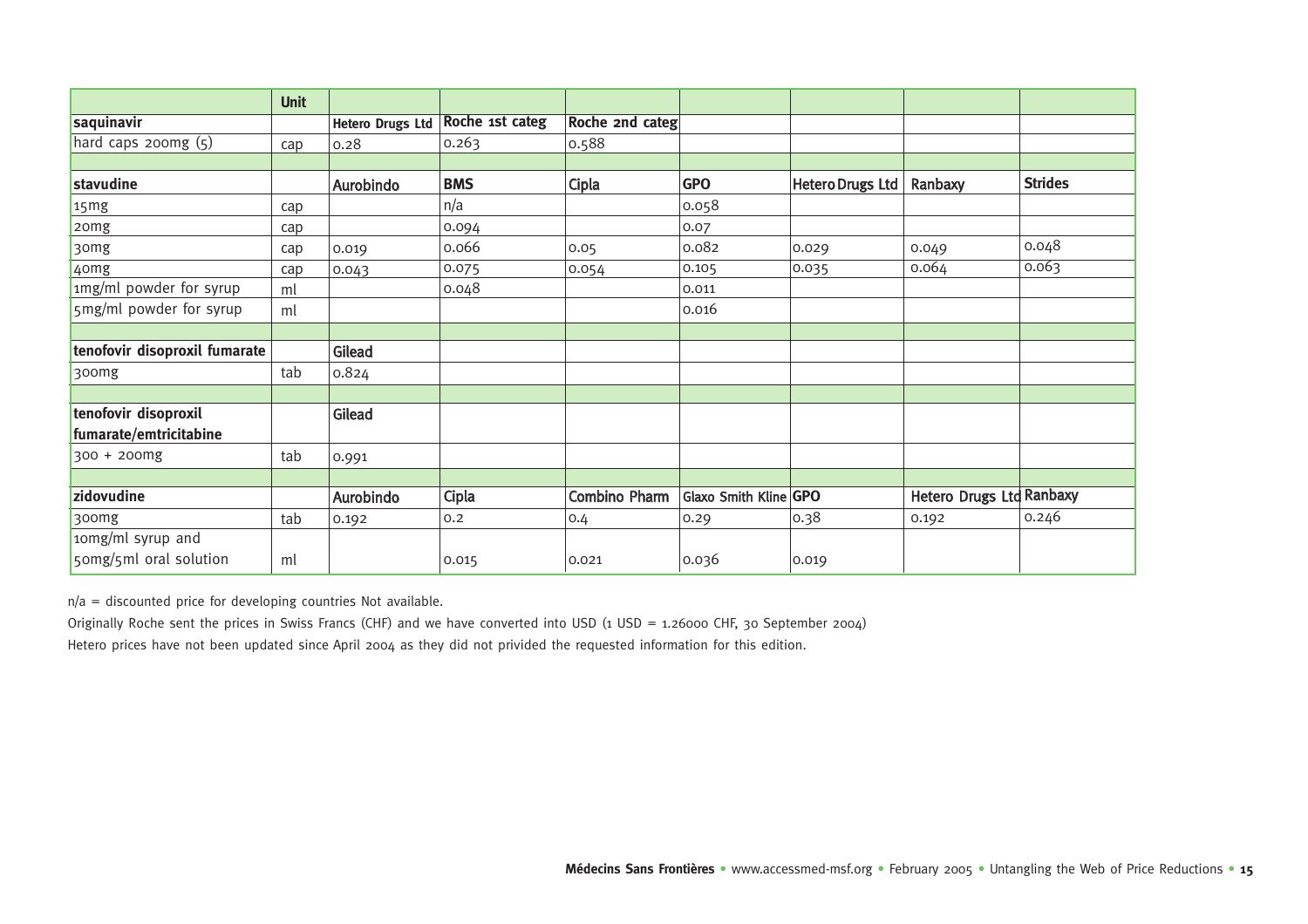#### **Table 2: Summary table for conditions**

| Company                      | <b>Eligibility (countries)</b>                                                                                                                      | <b>Eligibility (body)</b>                                                                                                                                                                                          | <b>Additional comments</b>                                                                                                                                                                                             | Delivery of goods <sup>[6]</sup>                                                                                                           |
|------------------------------|-----------------------------------------------------------------------------------------------------------------------------------------------------|--------------------------------------------------------------------------------------------------------------------------------------------------------------------------------------------------------------------|------------------------------------------------------------------------------------------------------------------------------------------------------------------------------------------------------------------------|--------------------------------------------------------------------------------------------------------------------------------------------|
| Abbott                       | All African countries and LDCs<br>outside of Africa                                                                                                 | Governments, NGOs, UN system<br>organizations and other national and<br>international health institutions                                                                                                          |                                                                                                                                                                                                                        | <b>FOB</b>                                                                                                                                 |
| Aurobindo                    | No restriction                                                                                                                                      | NGOs and Governmental Organizations                                                                                                                                                                                | Prices available for at least 1,000,000 units<br>for each product per single shipment.                                                                                                                                 | Payment by letter of credit.<br>FOB Hyderabad (India)                                                                                      |
| <b>BMS</b>                   | Sub-Saharan Africa.<br>(For other developing countries,<br>prices negotiated on a case by<br>case basis through the AAI.)                           | Both private and public sector<br>organizations that are able to provide<br>effective, sustainable and medically<br>sound care and treatment of HIV/AIDS<br>are eligible.                                          |                                                                                                                                                                                                                        | DDU to French Speaking<br>Africa and CIF incoterm for<br>English Speaking Africa<br>(Kenya, Uganda, Tanzania,<br>Ethiopia, Nigeria, Ghana) |
| Boehringer-<br>Ingelheim     | All World Bank low-income<br>countries and sub-Saharan Africa.<br>(Other countries on a case-by-<br>case basis.)                                    | Governments, NGOs and other partners<br>who can guarantee that the programme<br>is run in a responsible manner.                                                                                                    |                                                                                                                                                                                                                        | <b>CIF</b>                                                                                                                                 |
| Cipla                        | No restriction                                                                                                                                      | No restriction                                                                                                                                                                                                     | No quantity related conditions. Prices are as<br>per table 1 however for larger quantities the<br>prices are negotiable.                                                                                               | FOB Mumbai (India) or CIF<br>- Freight charges<br>separately on actual.                                                                    |
| Combino Pharm No restriction |                                                                                                                                                     | No restriction                                                                                                                                                                                                     | Delivery terms 120 days.<br>No minimum order required unless any<br>special labeling is required (standard labeling<br>is in Spanish): order of a complete batch.<br>Pack of 60 or 300 capsules available for ZDV.     | FOB Barcelona (Spain)                                                                                                                      |
| Gilead                       | 53 nations in Africa and 15 other<br>UN-designated 'least developed'<br>countries.                                                                  | Organizations that provide HIV treatment<br>in the 68 countries covered by the Viread<br>Access programme will be able to receive<br>Viread at the access price. Applications<br>will go through a review process. | The programmes will be managed through<br>Axios.                                                                                                                                                                       | <b>FOB</b>                                                                                                                                 |
| GlaxoSmithKline              | Least Developed Countries (LDCs)<br>plus sub-Saharan Africa.<br>All projects fully financed by the<br>Global Fund to fight AIDS, TB and<br>Malaria. | Governments, aid organizations, charities,<br>UN agencies, other not-for-profit<br>organizations and international purchase<br>funds such as the Global Fund to fight<br>AIDS, TB and Malaria.                     | In sub-Saharan Africa employers there who<br>offer HIV/AIDS care and treatment directly to<br>their staff through workplace clinics or similar<br>arrangements are also eligible.<br>All organizations must supply the | <b>CIP</b>                                                                                                                                 |
|                              | (For middle income developing<br>countries public sector prices<br>negotiated on a case-by-case<br>basis bilaterally through the AAI).              |                                                                                                                                                                                                                    | preferentially priced products on a not for<br>profit basis.                                                                                                                                                           |                                                                                                                                            |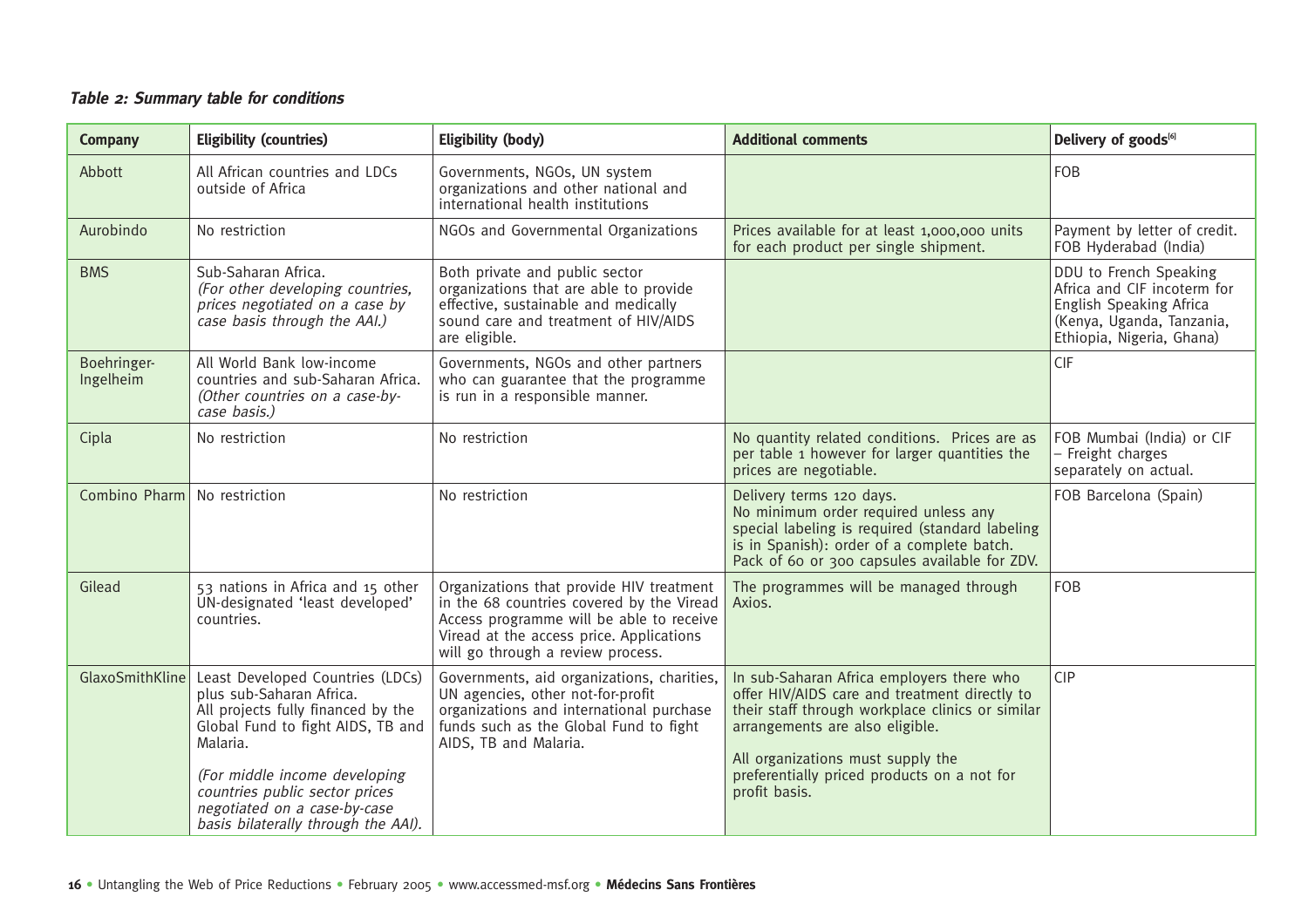| <b>Company</b>                | <b>Eligibility (countries)</b>                                                                                                                                                                                                                                                               | Eligibility (body)                                                                                                                                                                           | <b>Additional comments</b>                                                                                                                                                                                                                                         | Delivery of goods <sup>[6]</sup> |
|-------------------------------|----------------------------------------------------------------------------------------------------------------------------------------------------------------------------------------------------------------------------------------------------------------------------------------------|----------------------------------------------------------------------------------------------------------------------------------------------------------------------------------------------|--------------------------------------------------------------------------------------------------------------------------------------------------------------------------------------------------------------------------------------------------------------------|----------------------------------|
|                               |                                                                                                                                                                                                                                                                                              |                                                                                                                                                                                              | Supply Agreement required (For NGOs<br>requiring less than 10 patient packs per<br>month, this requirement may be waived).<br>The manufacturer recommends that<br>'prescribers must ensure that patients are                                                       |                                  |
|                               |                                                                                                                                                                                                                                                                                              |                                                                                                                                                                                              | fully informed regarding hypersensitivity<br>reaction to abacavir. Patients developing signs<br>or symptoms must contact their doctor<br>immediately for advice.'                                                                                                  |                                  |
| <b>GPO</b>                    | No restriction                                                                                                                                                                                                                                                                               | Not-for-profit organizations and<br>governments                                                                                                                                              | Payment by signed letter of credit.                                                                                                                                                                                                                                | FOB Bangkok (Thailand)           |
| Hetero Drugs<br>Ltd           | No restriction                                                                                                                                                                                                                                                                               | Private sector, public sector and NGOs                                                                                                                                                       | Prices could be negotiated on individual basis FOB Mumbai (India)<br>according commercial terms.                                                                                                                                                                   |                                  |
| Merck & Co.<br>Inc            | First category of countries:<br>Low Human Development Index<br>(HDI) countries plus medium HDI<br>countries with adult HIV<br>prevalence of 1% or greater <sup>10</sup> .<br>Second category of countries:<br>Medium HDI countries with adult<br>HIV prevalence less than 1% <sup>10</sup> . | Governments, international organizations,<br>NGOs, private sector organizations (e.g.<br>employers, hospitals and insurers).                                                                 | Merck & Co. Inc does not rule out supplying<br>ARVs to patients through retail pharmacies.<br>Although Romania does not fall under these<br>categories it also benefits from these prices<br>due to a government commitment to a<br>programme of universal access. | CIP                              |
| Ranbaxy                       | No restriction                                                                                                                                                                                                                                                                               | NGOs and Governments or Programs<br>supported by them                                                                                                                                        | Signed letter of credit<br>Prices given in table 1, apply to orders for a<br>minimum of 1.5 million units. Different prices<br>are offered for smaller quantities (500 000 or<br>1 million units).                                                                 | FOB Delhi/Mumbai (India)         |
| Roche                         | First category of countries:<br>Low income countries and lower<br>middle income countries $-$ as<br>classified by the World Bank.                                                                                                                                                            | First category of countries:<br>All countries in sub-Saharan Africa and<br>all UN defined Least Developed Countries<br>Governments, Non Profit Institutional<br>Providers of HIV care, NGOs. | CAD (Cash Against Documents) 30 days at<br>sight. Minimum order and delivery amount<br>per shipment is CHF 10,000 (US\$ 7938)                                                                                                                                      | FCA Basel (CH),                  |
| <b>Strides Arcolab</b><br>Ltd | No restriction                                                                                                                                                                                                                                                                               | Governments, non profit institutional<br>providers of HIV treatment, NGOs                                                                                                                    | Payment by signed letter of credit                                                                                                                                                                                                                                 | FOB Bangalore (India)            |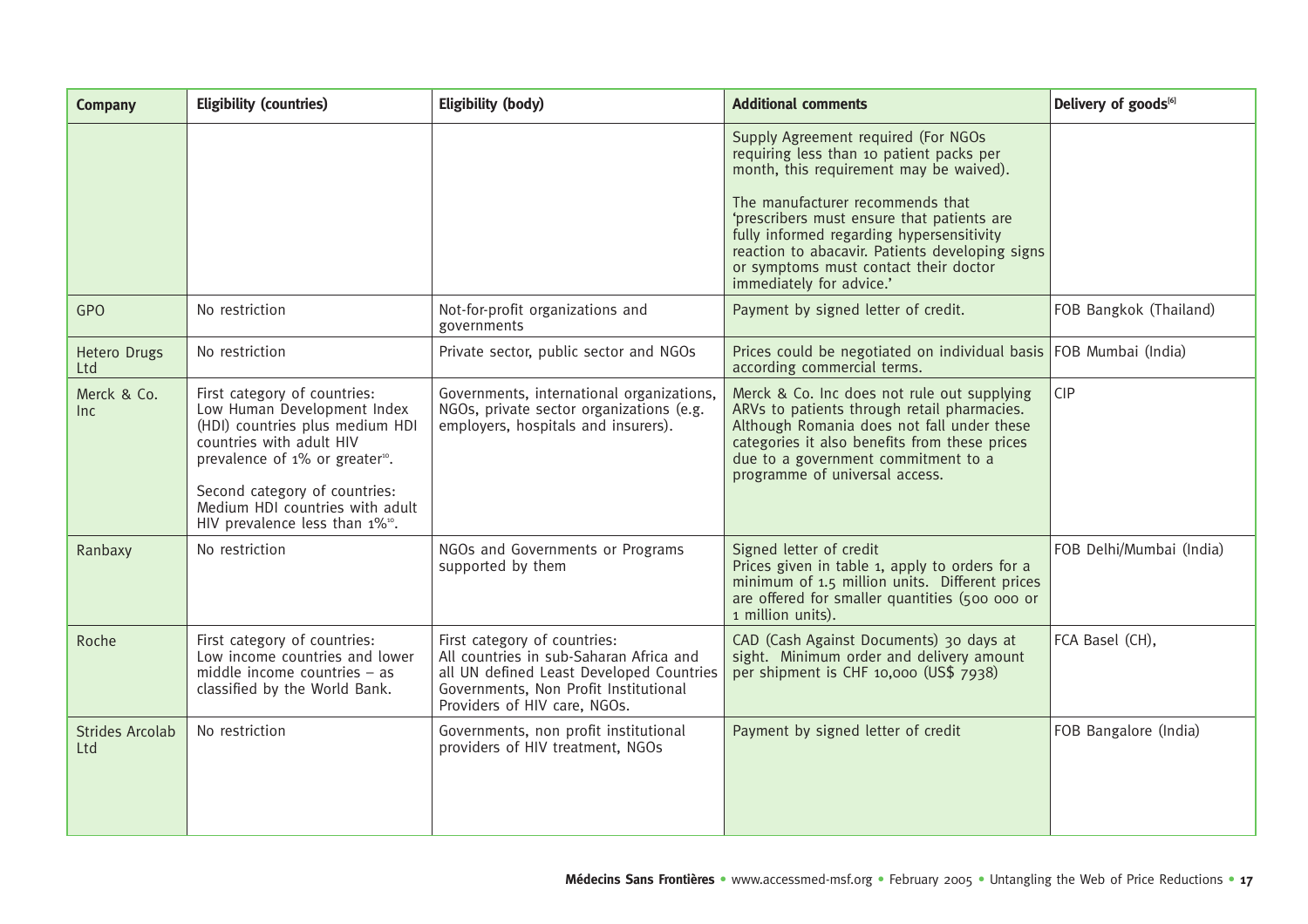## Annexes **Annex 1: Least Developed Countries (LDCs)**

Source: United Nations Conference on Trade and Development (UNCTAD) http://www.unctad.org 49 countries are, since December 2004, designated least developed countries (LDCs). The list is reviewed every three years. Afghanistan; Angola; Bangladesh; Benin; Bhutan; Burkina Faso; Burundi; Cambodia; Cape Verde; Central African Republic; Chad; Comoros; Democratic Republic of Congo; Djibouti; Equatorial Guinea; Eritrea; Ethiopia; Gambia; Guinea; Guinea-Bissau; Haiti; Kiribati; Lao People's Democratic Republic; Lesotho; Liberia; Madagascar; Malawi; Maldives; Mali; Mauritania; Mozambique; Myanmar; Nepal; Niger; Rwanda; Samoa; Sao Tome and Principe; Senegal; Sierra Leone; Solomon Islands; Somalia; Sudan; Togo; Tuvalu; Uganda; United Republic of Tanzania; Vanuatu; Yemen; Zambia;

#### **Annex 2: Human Development Index (HDI)**

Source: Human Development Report 2004. http://hdr.undp.org/reports/global/20

04/pdf/presskit/HDR04\_PKE\_DHI.pdf

#### **Low human development**

(36 countries) Angola; Benin; Burkina Faso; Burundi; Central African Republic; Chad; Congo (Dem. Rep. of the); Côte d'Ivoire; Djibouti; Eritrea; Ethiopia; Gambia; Guinea; Guinea-Bissau; Haiti; Kenya; Lesotho; Madagascar; Malawi; Mali; Mauritania; Mozambique; Nepal; Niger; Nigeria; Pakistan; Rwanda; Senegal; Sierra Leone; Tanzania (U. Rep. of); Timor-Leste; Togo; Uganda; Yemen; Zambia; Zimbabwe.

#### **Medium human development**

Albania; Algeria; Antigua and Barbuda; Armenia; Azerbaijan; Bangladesh; Belize; Bhutan; Bolivia; Bosnia and Herzegovina; Botswana;

Brazil; Bulgaria; Cambodia; Cape Verde; Cameroon; China; Colombia; Comoros; Congo; Dominica; Dominican Republic; Ecuador; Egypt; El Salvador; Equatorial Guinea; Fiji; Gabon; Georgia; Ghana; Grenada; Guatemala; Guyana; Honduras; India; Indonesia; Iran (Islamic Rep. of); Jamaica; Jordan; Kazakhstan; Kyrgyzstan; Lao People's Dem.Rep; Lebanon; Lesotho; Libyan Arab Jamahiriya; Macedonia (TFYR); Malaysia; Maldives; Mauritius;; Moldova (Rep. of ); Mongolia; Morocco; Myanmar; Namibia; Nepal; Nicaragua; Oman; Occupied Palestinian Territories; Panama; Papua New Guinea; Paraguay; Peru; Philippines; Romania; Russian Federation; Saint Lucia; Samoa (Western); São Tomé & Principe; Saudi Arabia; Solomon Islands; South Africa; Sri Lanka; St.Vincent and the Grenadines; Sudan; Suriname; Swaziland; Syrian Arab Republic; Tajikistan; Thailand; Togo; Tonga; Tunisia; Turkey; Turkmenistan; Ukraine; Uzbekistan; Vanuatu; Venezuela; Viet Nam.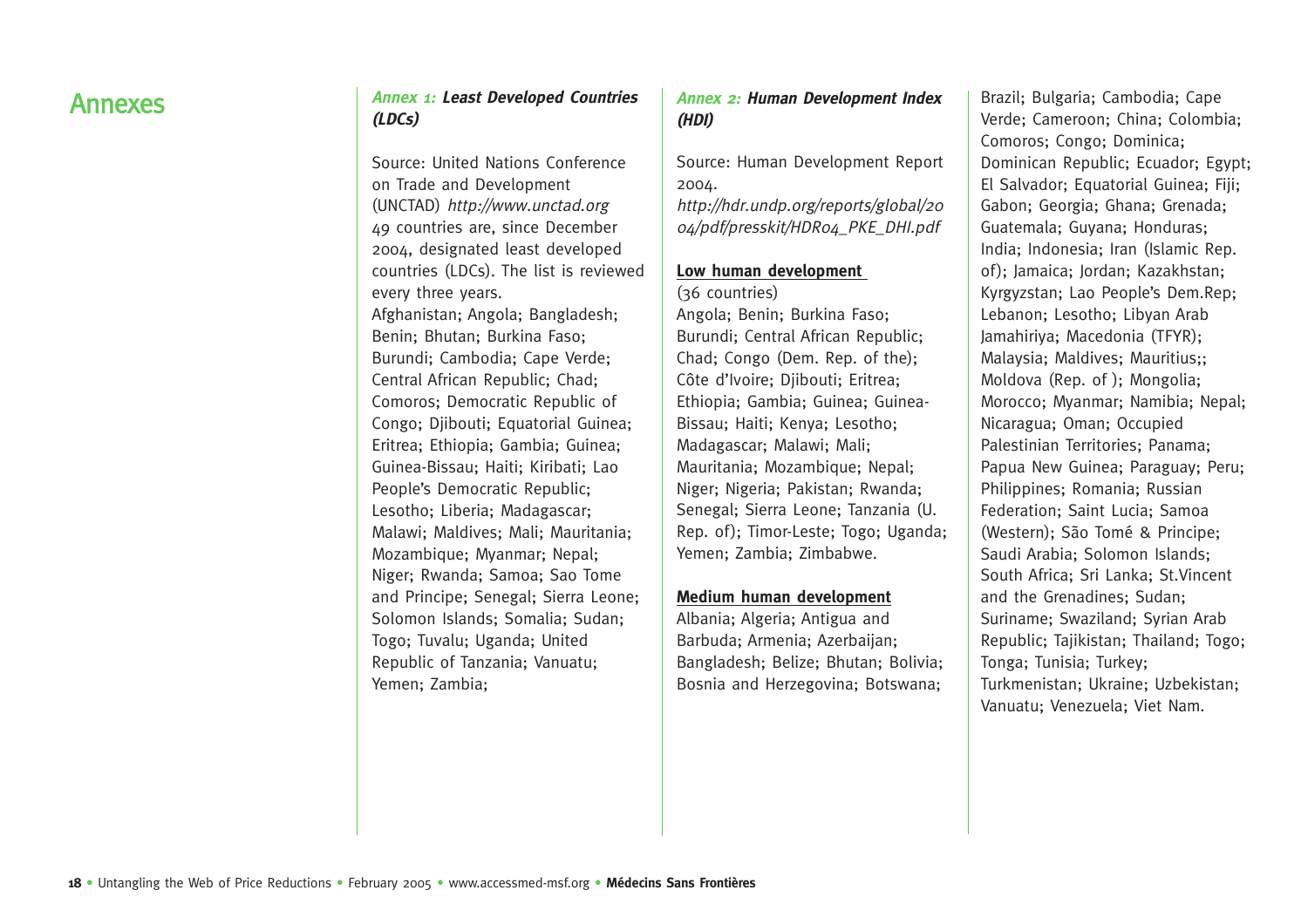#### **Annex 3: Sub-Saharan countries**

Source: World Bank  $(April 2004)$ http://www.worldbank.org/data/count ryclass/classgroups.htm

Angola; Benin; Botswana; Burkina Faso; Burundi; Cameroon; Cape Verde; Central African Republic; Chad; Comoros; Congo (Dem. Rep); Cong (Rep.); Côte d'Ivoire; Equatorial Guinea; Eritrea; Ethiopia; Gabon; Gambia; Ghana; Guinea; Guinea-Bissau; Kenya; Lesotho; Liberia; Madagascar; Malawi; Mali; Mauritania; Mauritius; Mozambique; Namibia; Niger; Nigeria; Rwanda; São Tomé and Principe; Senegal; Seychelles; Sierra Leone; Somalia; South Africa; Sudan; Swaziland; Tanzania; Togo; Tonga; Uganda; Zambia; Zimbabwe.

#### **Annex 4: World Bank low-income economies**

Source: World Bank (December 2004) http://www.worldbank.org/data/count ryclass/classgroups.htm (November 2004)

#### **Low-income economies**

Afghanistan; Angola; Bangladesh; Benin; Bhutan; Burkina Faso; Burundi; Cambodia; Cameroon; Central African Republic; Chad; Comoros; Congo (Dem. Rep.), Congo (Rep.); Côte d'Ivoire; Equatorial Guinea; Eritrea; Ethiopia; The Gambia; Ghana; Guinea; Guinea-Bissau; Haiti; India; Kenya; Korea, Dem. Rep.; Kyrgyz Republic; Lao PDR; Lesotho; Liberia; Madagascar; Malawi; Mali; Mauritania; Moldova; Mongolia; Mozambique; Myanmar; Nepal; Nicaragua; Niger; Nigeria; Pakistan; Papua New Guinea; Rwanda; São Tomé and Principe; Senegal; Sierra Leone; Solomon Islands; Somalia; Sudan; Tajikistan; Tanzania; Timor-Leste; Togo; Uganda; Uzbekistan; Vietnam; Yemen (Rep.), Zambia; Zimbabwe.

#### **Lo wer-middle-income economies**

Albania; Algeria; Armenia; Azerbaijan; Belarus; Bolivia; Bosnia and Herzegovina; Brazil;Bulgaria; Cape Verde; China; Colombia; Cuba;

Djibouti; Dominican Republic; Ecuador; Egypt, Arab Rep.; El Salvador: Fiii: Georgia: Guatemala: Guyana; Honduras; Indonesia; Iran, Islamic Rep.; Iraq; Jamaica; Jordan; Kazakhstan; Kiribati; Macedonia, FYR; Maldives; Marshall Islands; Micronesia, Fed. Sts.; Morocco; Namibia; Paraguay; Peru; Philippines; Romania; Russian Federation; Samoa; Serbia and Montenegro; South Africa; Sri Lanka; Suriname; Swaziland; Syrian Arab Republic; Thailand; Tonga; Tunisia; Turkey; Turkmenistan; Ukraine; Vanuatu; West Bank and Gaza.

#### **Annex 5: HIV/AIDS prevalence**

To find the most updated information regarding HIV/AIDS prevalence in each country, see http://www.who.int/hiv/pub/epidemiol ogy/pubfacts/en/

#### **Annex 6: Company contacts**

#### **Abbott:**

Rob Dintruff Email: rob.dintruff@abbott.com

AXIOS International manages the application process and serves as the central contact:

The Programme Manager Access to HIV Care Programme AXIOS International P.O. Box 6924 Kampala, Uganda. Tel: +256 75 693 756 Fax:+256 41 543 021 Email: AccesstoHIVCare@axiosint.com Website: www.accesstohivcare.org

#### **Aurobindo Pharma Ltd:**

Mr. A.Vijaykumar Head – Anti Retrovirals Project Tel: +91 40 2304 4070 Or +91 98481 10877 (Mobile) Fax: +91 40 23044058 Email: vk\_akula@aurobindo.com

#### **Bristol-Myers Squibb Co:**

West Africa: information can be obtained from Ms Marie-Astrid Mercier, BMS Access Coordinator in BMS Paris office (marie-astrid.mercier@bms.com)

#### East Africa:

information can be obtained from BMS main distributor in East Africa – M. Mukesh Mehta at Phillips Pharmaceuticals in Nairobi (ppl@phillipspharma.com).

Southern Africa: information can be obtained from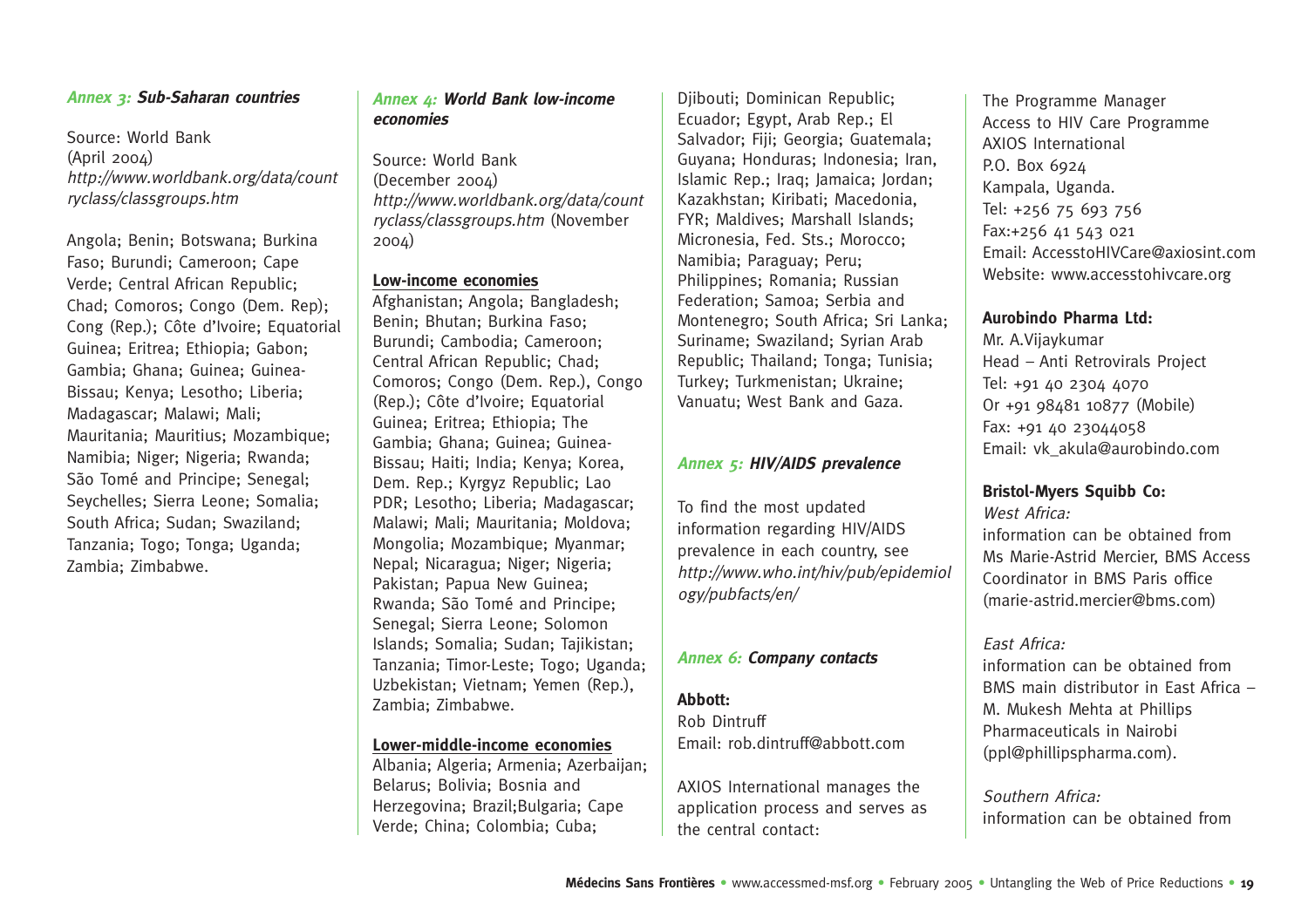Ms Tamany Geldenhuys in BMS offices in Johannesburg (tamany.geldenhuys@bms.com).

#### **Boehringer Ingelheim:**

Helmut Leuchten CD Marketing Prescription Medicines Head of Corporate Department HIV Virology Tel: +49 613 277 8486 Fax: +49 613 277 3829 Email:helmut.leuchten@ing.boehring er-ingelheim.com

Hélène Clary (for the Viramune MTCT donation program) Marketing Prescription Medicines CG HIV-Specialists/Virologists Tel: + 49 6132 77-34 36 Fax: + 49 6132 77-38 29 Email: claryh@ing.boehringeringelheim.com

#### **Cipla Ltd:**

Mr. Sanjeev Gupte, General Manager – Exports Mr. Shailesh Pednekar Executive-Exports, Cipla Limited Tel: +91 22 23021397 (Direct) 23095521 23092891 Fax: +91 22 23070013/23070393/23070385 Email: exports@cipla.com and ciplaexp@cipla.com

#### **Combinopharm:**

Ms. Assumpció Giralt Export Manager Combinopharm Tel: + 34 93 48 08 833 Fax: + 34 93 48 08 832 Email: AGiralt@combino-pharm.es

#### **Gilead:**

Programme Access (primary contact) Gilead Access Program Axios International Parklane Courts Plot 2, Park Lane, Kololo P.O. Box 6924 Kampala Uganda Tel: +256-41-340806/7 Fax: +256-41-340642 Email: GileadAccess@axiosint.com

Company contact: Joe Steele Vice President, International **Operations** Gilead Sciences 333 Lakeside Drive Foster City, California 94404 Tel: 1-650-522-5740

#### **GlaxoSmithKline:**

Mr. Jon Pender Director, Government Affairs Access Issues & IP

Tel: + 44 (0) 20 8047 5489 Fax: + 44 (0) 20 8047 6957 Email: jon.d.pender@gsk.com

#### **GPO:**

Mr. Sukhum Virattipong International Business Director Tel: +662 3545587, 2038850 Fax: +662 3548858, 3548777

#### **Hetero Drugs Limited:**

Hetero House, H.No.:8-3-166/7/1, Erragadda Hyderabad - 500 018. India Tel: 0091-40-23704923/24 Tel (Direct): 0091-40-23818029 Email: msreddy@heterodrugs.com

#### **Merck:**

Samir A. Khalil Executive Director, HIV Policy & External Affairs Human Health Europe, Middle East & Africa Merck & Co., Inc/WS2A-55 One Merck Drive Whitehouse Station NJ 08889-0100 USA Tel: +1 908 423 6440 Fax: +1 908 735 1839 Email: samir\_khalil@merck.com

#### **Ranbaxy:**

Mr. Sandeep Juneja HIV Project Head Ranbaxy Laboratories Limited Tel: + 91 11 2600 2120 (Direct) or + 91 11 2645 2666-72 Fax: + 91 11 2600 2121 Email: sandeep.juneja@ranbaxy.com www.aidonaids.com www.ranbaxy.com

#### **Roche:**

For information regarding quotations and deliveries to customers contact: Hanspeter Waelchli Logistics Sales International **Customers** Dept. PTBS-IM 4070 Basel/Switzerland Tel: +41 61 688 1060 Fax: +41 61 687 1815 Email: hanspeter.waelchli@roche.com

#### **Strides Arcolab Ltd:**

Mrs. Aloka Sengupta Asst. Vice President ATM Strides House, Bilekahalli Bannerghatta Road Bangalore 560 076, INDIA Tel: 91-80-26581343/44/46, +91-80-26584529(Direct) Fax: 91-80-26583538/26584330 Email: aloka@stridesarco.com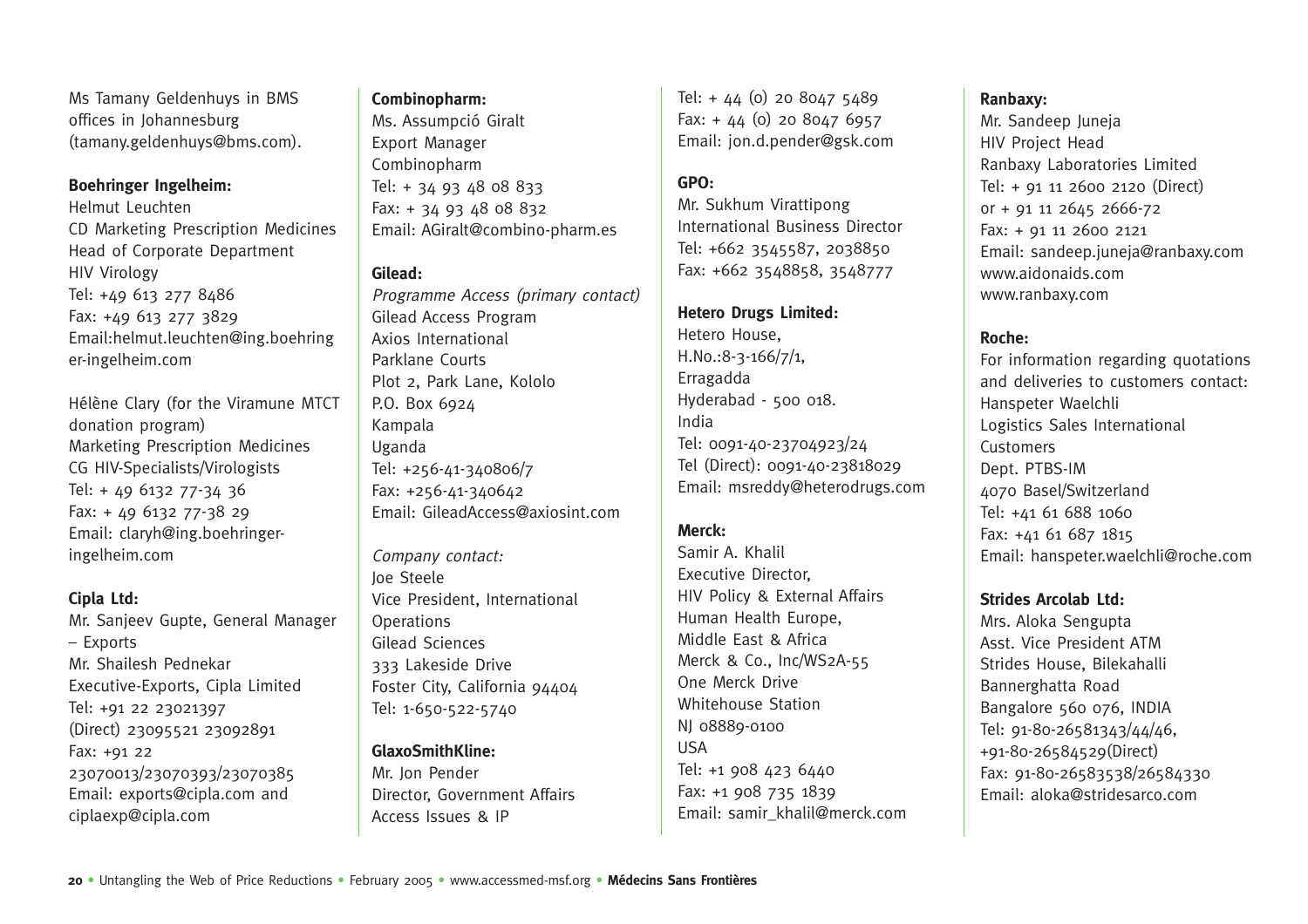reverse transcriptase Inhibitor

**ABC** abacavir; nucleoside analogue reverse transcriptase inhibitor

**AIDS** Acquired Immune Deficiency Syndrome

**ARVs** Antiretroviral drugs

**BMS** Bristol-Myers Squibb

**CDC** Centres for Disease Control and Prevention

**CIF**<sup>[10]</sup> 'Cost Insurance and Freight' means that the seller delivers when the goods pass the ship's rail in the port of shipment. The seller must pay the costs and freight necessary to bring the goods to the named port of destination BUT the risk of loss or damage to the goods, as well as any additional costs due to events occurring after the time of delivery, are transferred from the seller to the buyer.

**CIP**[10] 'Carriage and Insurance paid to...' means that the seller delivers the goods to the carrier nominated by him but the seller must in addition pay the cost of carriage necessary to bring the goods to the named destination. This means that

**Glossary**<sup>[12]</sup> **17C** lamivudine; nucleoside analogue the buyer bears all the risks and any failure to clear the goods for the import time. the buyer bears all the risks and any additional costs occurring after the goods have been so delivered. However, in CIP the seller also has to procure insurance against the buyer's risk of loss of or damage to the goods during the carriage. Consequently, the seller contracts for insurance and pays the insurance premium.

> **d4T** stavudine; nucleoside analogue reverse transcriptase inhibitor

**ddI** didanosine; nucleoside analogue reverse transcriptase inhibitor

**DDU**<sup>[10]</sup> 'Delivered duty unpaid' means that the seller delivers the goods to the buyer, not cleared for import, and not unloaded from any arriving means of transport at the named place of destination. The seller has to bear the costs and risks involved in bringing the goods thereto, other than, where applicable, any 'duty' (which term includes the responsibility for the risks of the carrying out of the customs formalities, and the payment of formalities, customs duties, taxes and other charges) for import in the country of destination. Such 'duty' has to be borne by the buyer as well as any costs and risks caused by his

**EML** Essential Medicines List. First published by WHO in 1977, it is meant to identify a list of medicines, which provide safe and effective treatment for the infectious and chronic diseases, which affect the vast majority of the world's population. The 12th Updated List was published in April 2002 and includes 12 antiretrovirals.

**EFV or EFZ** efavirenz; non-nucleoside analogue reverse transcriptase inhibitor

**EXW**<sup>[10]</sup> 'Ex-works' means that the seller delivers when he places the goods at the disposal of the buyer at the seller's premises or another named place (i.e. works, factory, warehouse etc.) not cleared for export and not loaded on any collecting vehicle.

**FOB**[10] 'Free on board' means that the seller delivers when the goods pass the ship's rail at the named port of shipment. This means that the buyer has to bear all costs and risks of loss or damage to the goods from that point. The FOB term requires the seller to clear the goods for export.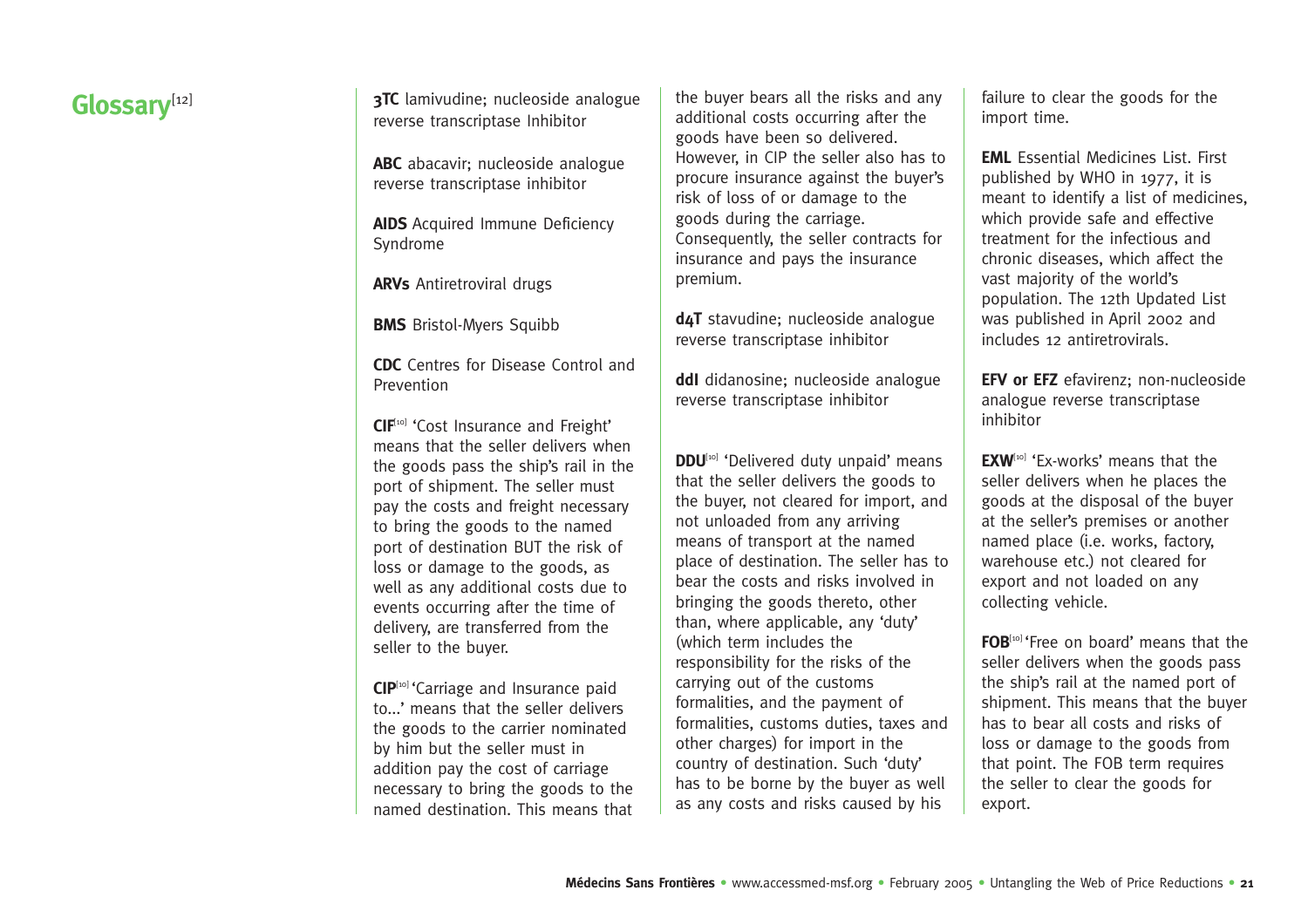Generic drug According to WHO, a pharmaceutical product usually intended to be interchangeable with the originator product, which is usually manufactured without a license from the originator company.

**GPO** The Government Pharmaceutical Organization (Thailand)

**GSK** GlaxoSmithKline

**HIV** Human Immunodeficiency Virus

**IDV** indinavir; protease inhibitor

**LDCs** Least Developed Countries, according to United Nations classification

**MSD** Merck Sharp & Dome (Merck & Co., Inc.)

**MSF** Médecins Sans Frontières

**NGO** Non Governmental Organization

**NFV** nelfinavir; protease inhibitor

**NNRTI** Non-Nucleoside Reverse Transcriptase Inhibitor

**NRTI** Nucleoside Analogue Reverse Transcriptase Inhibitor

**NtRTI** Nucleotide Reverse Transcriptase Inhibitor

**NVP** nevirapine; non-nucleoside analogue reverse transcriptase inhibitor

**PMTCT** Prevention of Mother-To-Child Transmission

**<sup>r</sup>**low dose ritonavir used as a booster; protease inhibitor

**SQV** hgc saquinavir hard gel capsules; protease inhibitor

**SQV** sgc saquinavir soft gel capsules; protease inhibitor

**TDF** tenofovir: nucleotide reverse transcriptase inhibitor

**UNAIDS** United Nations Joint Cosponsored Programme on HIV/AIDS, created in 1996, to lead, strengthen and support an expanded response to the HIV/AIDS epidemic. The six original Cosponsors are UNICEF, UNDP, UNFPA, UNESCO, WHO and the World Bank. UNDCP joined in April 1999

**UNDP** United Nations Development Programme

**WHO** World Health Organization

**ZDV** zidovudine; nucleoside analogue reverse transcriptase inhibitor